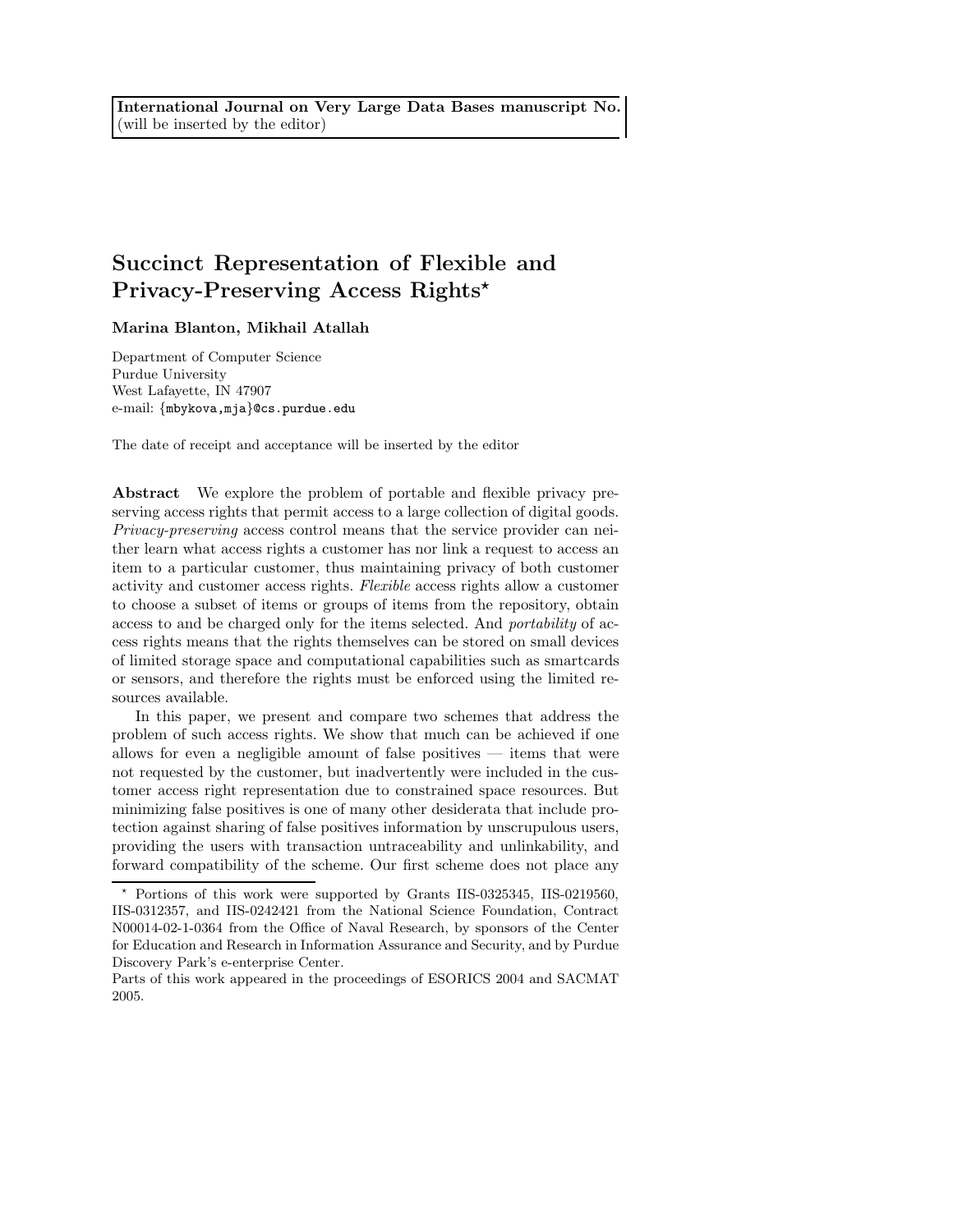constraints on the amount of space available on the limited-capacity storage device, and searches for the best representation that meets the requirements. The second scheme, on the other hand, has (modest) requirements on the storage space available, but guarantees a low rate of false positives: With  $O(mc)$  storage space available on the smartcard (where m is the number of items or groups of items included in the subscription and  $c$  is a selectable parameter), it achieves a rate of false positives of  $m^{-c}$ .

Key words Compact representation – privacy-preserving access rights – flexible access rights

## 1 Introduction

The focus of this work is on the specification of access rights that permit privacy-preserving access to a large collection of digital goods (e.g., articles, books, magazines, multimedia objects, or any other type of digital data items). With a large number of subscription-based services available today, customers would be more willing to use such services if we could guarantee that access to the digital goods is anonymous and their preferences and access patterns cannot be tracked. That is, if customers can purchase their subscription anonymously (either by authenticating using an anonymous authentication scheme, or by purchasing the card anonymously from a public bookstore or cyber-café) and further interaction with the server does not reveal customer or card-specific information while still allowing access to the authorized set of digital goods, then customer privacy is guaranteed.

#### 1.1 Motivation

During the confirmation hearings of a nominee for the U.S. Supreme Court back in 1988, the issue of which movies he had rented came forth. The records of which movies he had actually rented, had been obtained by a local Washington newspaper from a video rental store, by simply asking the store for them. Today the Video Privacy Protection Act (18 U.S.C. 2710) prevents video stores from releasing such information without the customer's written consent, but it is nevertheless all too easy for such records to be released nevertheless, either inadvertently or through a break-in, spy-ware, insider misbehavior (rogue employees), social engineering, etc. Moreover, the video-privacy bill is specifically about movie rentals (it does not cover, e.g., magazine and other subscriptions). The problem is exacerbated in the online word, as it is then possible for a server to determine not only which material the customer accessed, but also how many times, when, for how long each time, etc. For example, a customer who accesses much material about a disease runs the risk of an inference being made about her having that disease (or having a lifestyle that puts her at risk for it). Some recent encryption-based digital-rights management technologies not only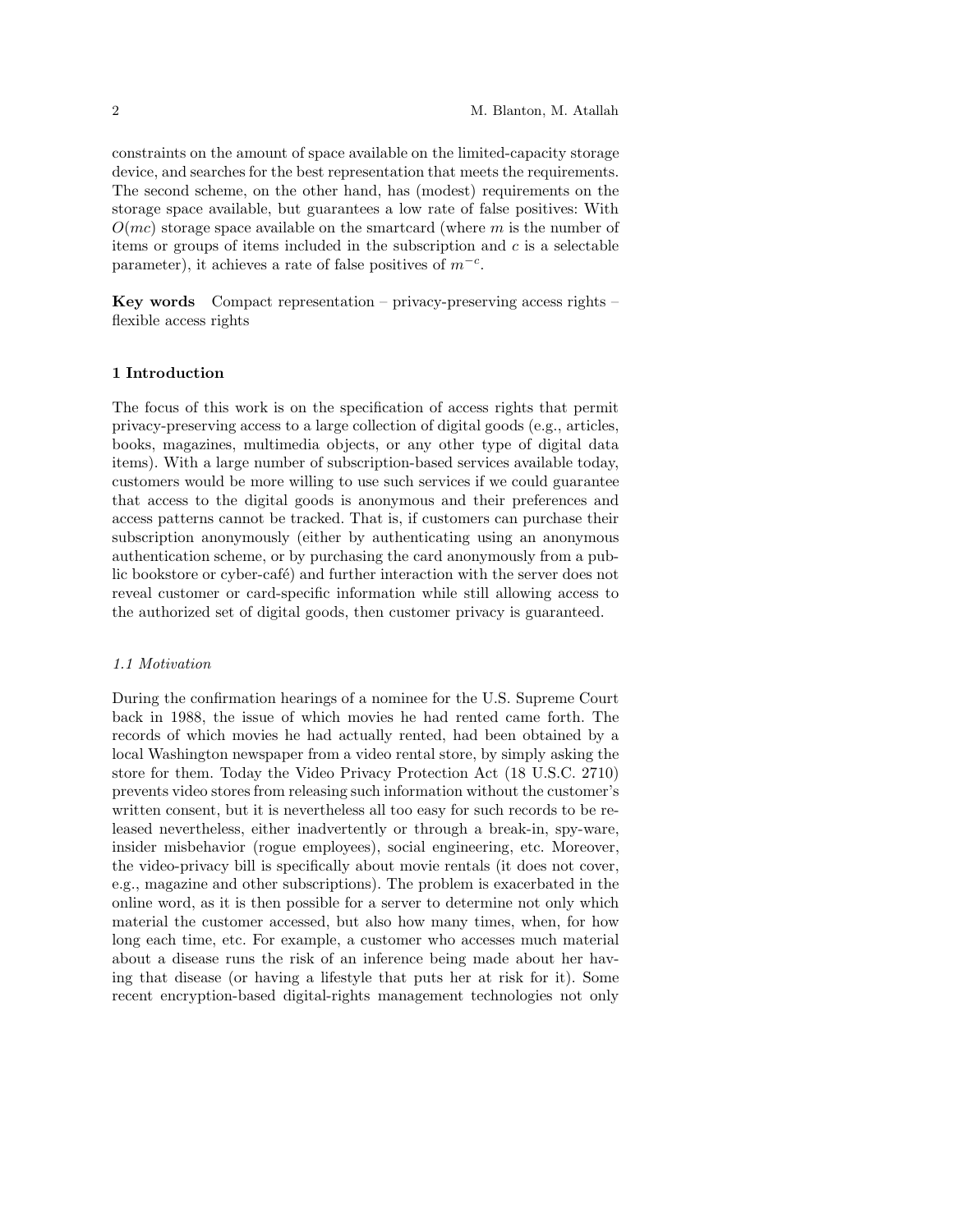reveal which encrypted material was downloaded, but also the exact times at which the user chose to view the downloaded material (as each viewing requires that the server sends a key to the client-end viewing software that is entrusted by the content-owners with decrypting/displaying the material and then destroying the key). These technologies are used for such purposes as protecting the revenue-streams of content-owners against piracy, allowing corporations to enforce policies on documents and emails without fear of employee non-compliance (e.g., to remotely shred an old document or email, the server simply deletes the key associated with it, and the employees' hard drives are left with unusable encrypted material). Many of the technologies that have been deployed, or are under development, have chilling privacy implications. Even as they have such large potential for damage to privacy, these techniques have largely failed to prevent piracy, as they are typically defeatable by a determined attacker. This is why hardware-based digital rights management techniques are being deployed (they are much harder for an attacker to crack than purely software-based ones) even though they could enable more stealthy ways for software publishers to spy on users, to know what is on a user's computer, to control what the user can and cannot execute, view, connect to the computer, print, etc. Although our schemes use tamper-resistant cards, they do not harm user privacy because at no time does a card "know" who the customer is.

The customer and regulator complaints (including lawsuits) filed against a major clickstream-information collecting company, alleging what amounts to cyber-spying, is but one example illustrating people's sensitivity when it comes to the tracking of their online activities (even for apparently innocuous marketing purposes). These fears may be well justified, because history is full of examples where information collected for a benevolent purpose was subsequently used for nefarious purposes (even prior to the cyber-age, e.g., the Dutch government records that listed their citizens' religion were subsequently used by the Nazis for a horrendous purpose). The misuse need not come from the data-collecting entity: The data may simply fall in the wrong hands through a security breach – the last few years have seen an avalanche of security breaches in which private information was seriously compromised.

In view of the above, a customer's trust that the data collectors will not misuse the data is only a first line of defense (and a rather flimsy one, based on the evidence). Privacy-conscious customers who find appealing a "defense in depth" that protects them from such possible mis-haps, can take steps to avoid revealing their identity to the server by, e.g., obtaining access through anonymizing proxies, or simply from a cyber-café. This, however, does not work well in the context of a for-pay access to online material, that typically requires the server to learn the identity of the subscriber through (e.g.) the entry of a login and password tied to the subscriber's real identity through the subscription information (typically including the name, email address, and credit-card payment information). The need exists for schemes, such as presented in this paper, that support for-pay subscriptions without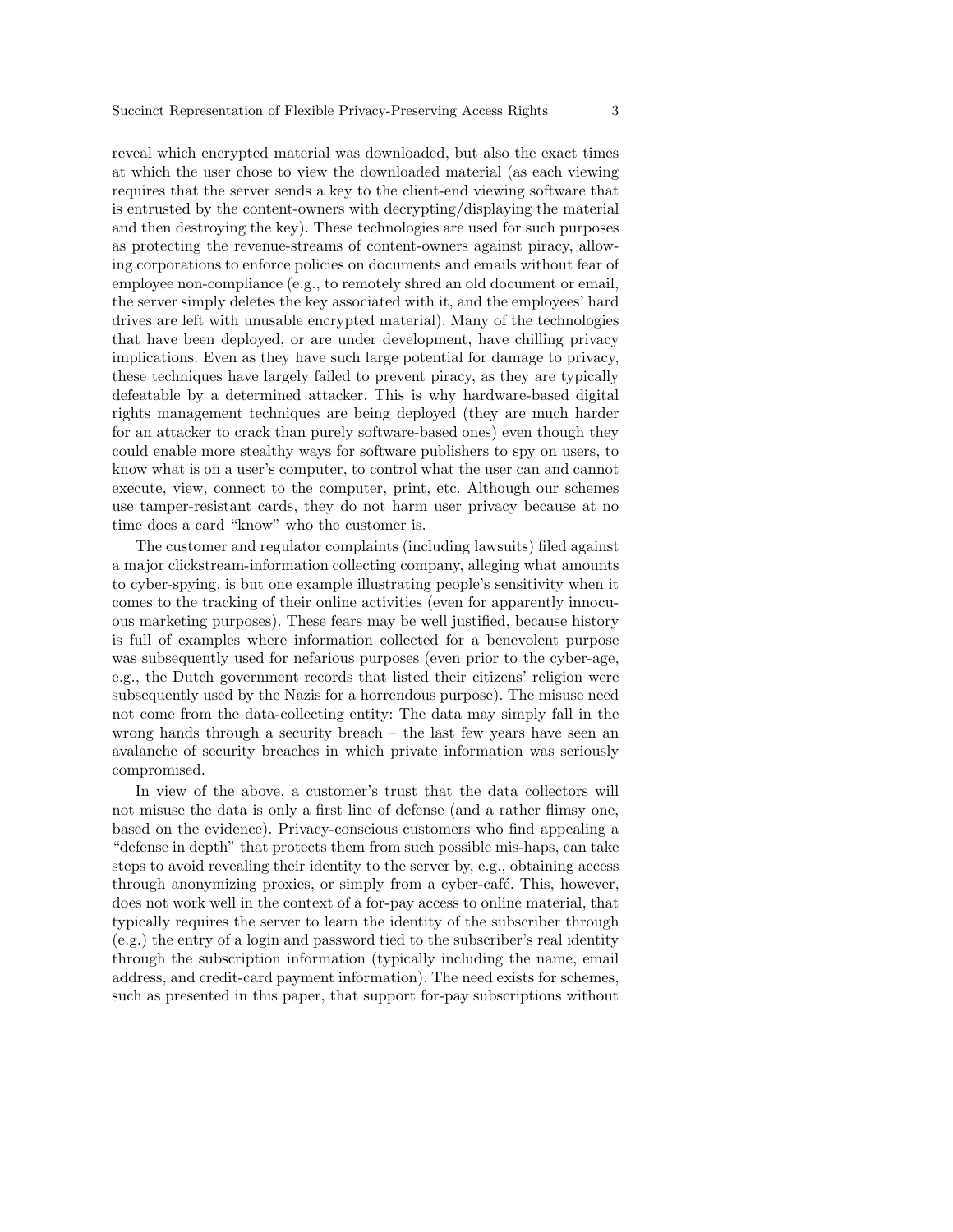compromising subscriber privacy, yet while preserving the content-owner's rights.

## 1.2 The framework

As the number and the level of maturity of services that offer access to digital goods grow, the level of flexibility of such systems will also grow. To make access as convenient to the customers as possible, such systems might allow customers to subscribe to items of their choice with fine granularity, and not limit their choice to a small number of predefined subscription types. In the most flexible setting, the system allows each customer to select a set of objects to which they wish to have access and correspondingly pay for. Depending on the structure of the data repository, a customer may be able to select individual items or groups of items based on their type, topic, or another classification scheme. The customer then receives an access policy configuration that is unique to her subscription request.

With this model in place, the service provider can no longer store a complete description of customer access rights at his end, because if he did, it would violate privacy requirements. A solution is to store access rights at the customer end using tamper-resistant devices such as smartcards. The main challenge is then to design a scheme that would permit the customer to access the goods to which they have subscribed and at the same time preserve their anonymity by making their transactions untraceable and unlinkable<sup>1</sup>.

Since customer policy configuration is stored on weak devices such as smartcards, such devices are normally limited in their computational power and storage space, especially if their cost must be kept low (which is the case, for instance, with short-term orders and/or disposable cards). Limited resources, however, conflict with our intent to provide flexible access to the items of customer choice, if the size of the data collection is very large. There is therefore a need for techniques that permit succinct representation of customer rights and avoid the use of expensive computations.

If a card that stores a customer's subscription set does not have enough capacity to store at least one bit per item in the (potentially huge) data repository, then it becomes impossible for it to exactly represent all possible subsets of the repository items. Thus, some items or subset of items will have to share the same configuration and introduce "false positives" into the scheme — a *false positive* is an item that was not listed in the subscription, but which the customer is permitted to access. This model is acceptable if the probability of a false positive (PFP) is small enough. A major goal is then to design a scheme for computationally efficient access control enforcement under space constraints that minimizes the number of false positives

<sup>1</sup> It is a consideration that privacy may be lost, if a dishonest customer attempts to misuse the system by, for instance, breaking the card and distributing its contents to a large number of people, but for honest subscribers access will always be anonymous.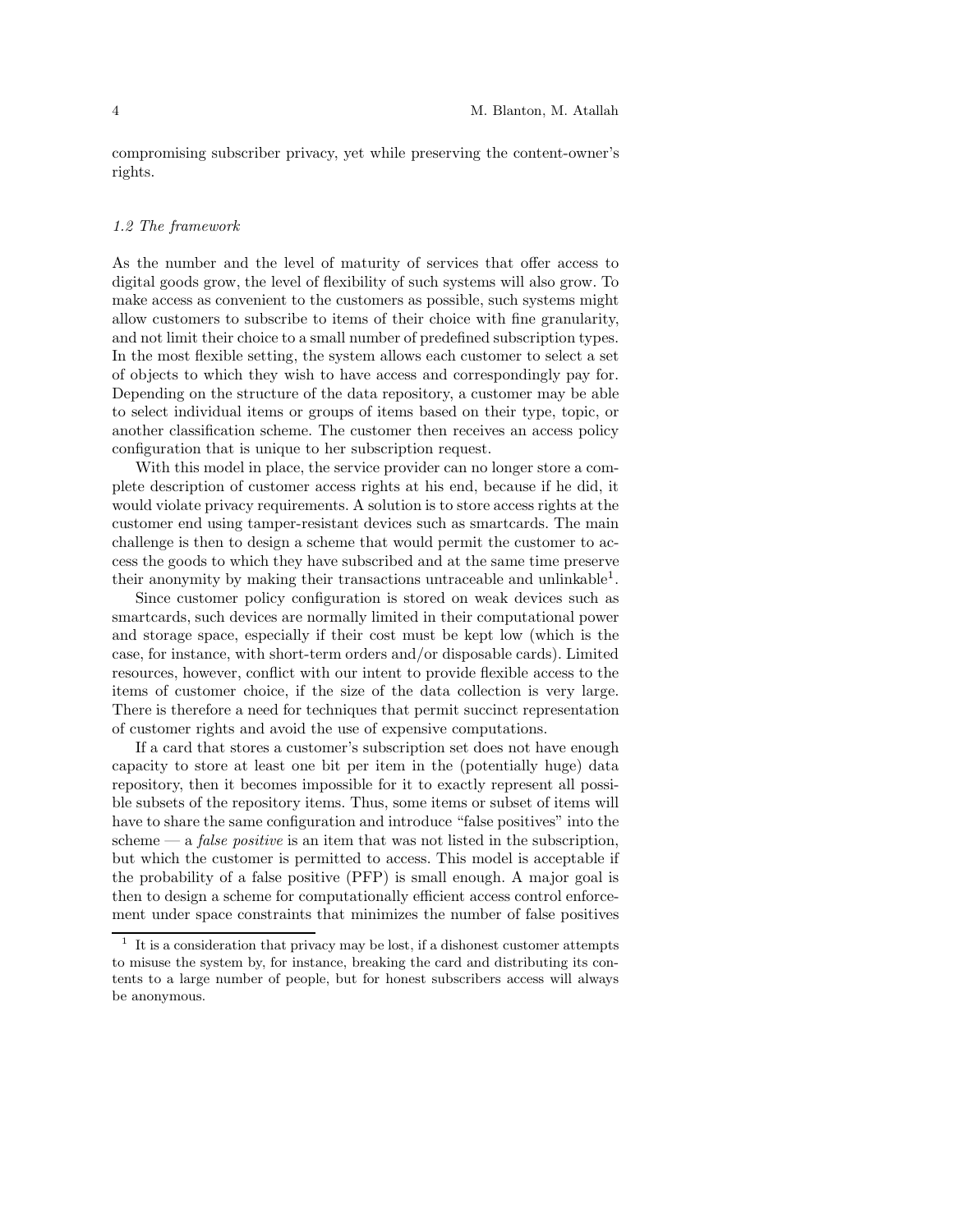implicit to each card. Of course, false negatives are not tolerated: a customer who has paid to subscribe to an item must always be granted access to that item. Minimizing false positives is not the only requirement: others include protection against sharing of false positives information by unscrupulous users, providing the users with transaction untraceability and unlinkability, and forward compatibility of the scheme; these, and other design goals, are stated in more detail later in the paper.

#### 1.3 Counter-indications

Our schemes are suitable for the realm of digital-rights management, in situations where a false-positive access to a document or a music is tolerable if it has a reasonably low probability of occurrence and the negative consequences would be tolerable if it were to occur. Both conditions are important because, even when the probability (call it  $p$ ) of a false positive is reasonably low, if the damage (call it  $d$ ) from a false positive is large enough, the expected damage  $p * d$  may be unacceptably high in some situations. In view of the above, the schemes described in this paper should not be used in situations where a false positive has a catastrophic consequence, such as unauthorized access to a patient's medical records, or the software that controls a power plant's machinery.

But even when the probability of false positives is close to zero, and/or when the apparent and measurable damage from such a false positive is zero, there are situations where privacy-preserving techniques are not recommended (any of them, not just the ones we propose). These are situations where even legitimate (not just false positive) accesses could be a cause for concern if they follow certain patterns or are done by certain individuals. Specifically, privacy-preserving techniques are not appropriate if the legitimately accessed material is of such a nature as to inherently require monitoring or auditing by law-enforcement agencies. For example, if the on-line material is restricted-access because of its possible use to evil-doers intent on acts of violence, financial fraud, or disruption, then an audit trail of which authorized individuals accessed it (and when they accessed it) is needed by law-enforcement agencies to determined (e.g.) who "leaked it out" in an unauthorized fashion. The use of privacy-preserving techniques becomes obviously problematic in such a framework, as it would serve to protect the culprit. The framework we have in mind for our schemes is therefore more one involving commercially valuable but innocuous content, such as music, movies, e-books, databases of past sports events and data, historical trading transactions (stocks, bonds, commodities), and other specialized databases that are unlikely to be of use to criminal elements.

## 1.4 Our contributions

Our contributions are as follows: we give two solutions that address the problem of flexible and privacy-preserving access rights. Our first solution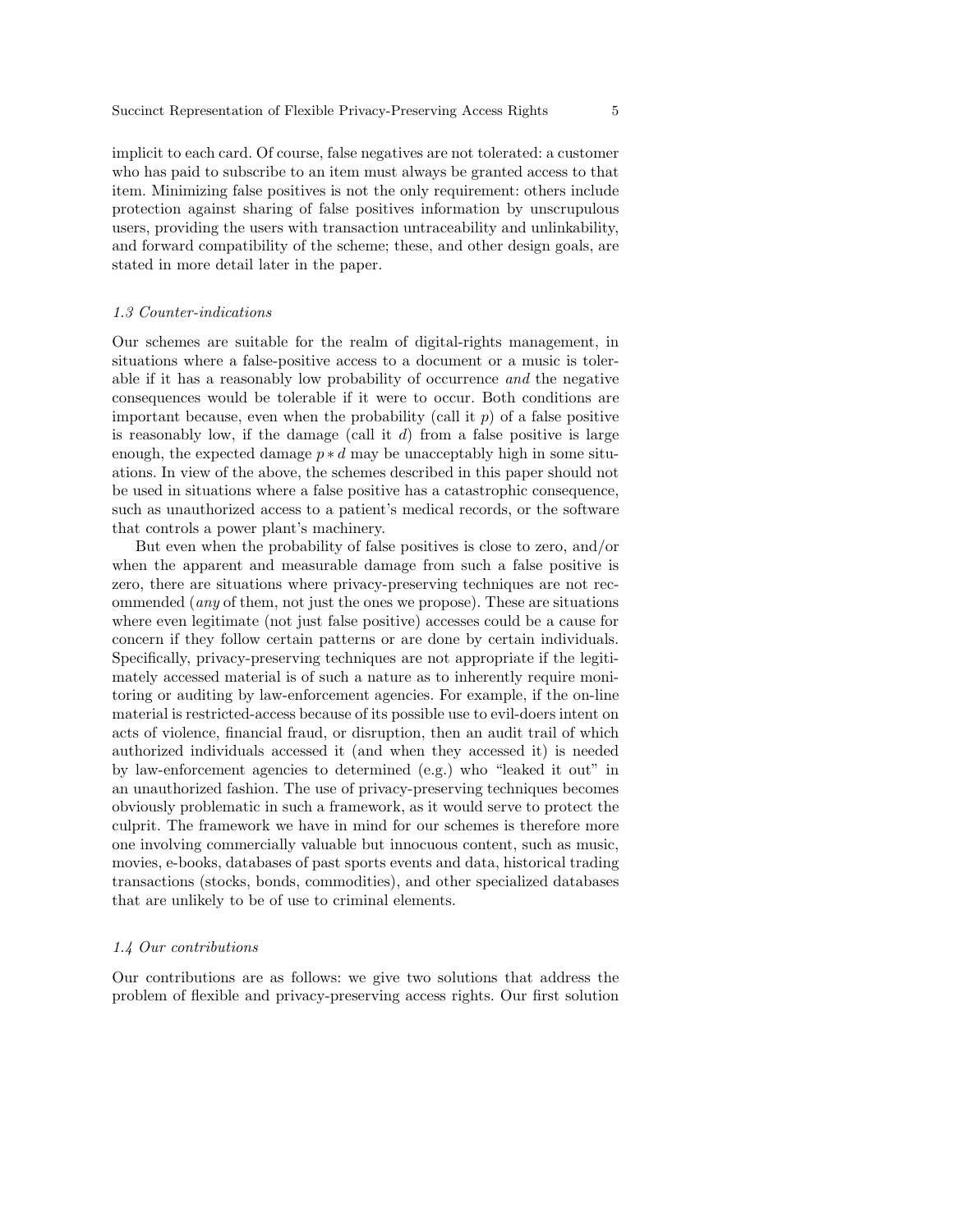utilizes random permutations and does not place any constraints on the amount of storage space that should be available on the smartcard. Instead, it searches for the best solution that meets the space requirements and satisfies the service provider. The second solution is based on the use of minimal perfect hash functions (MPHF), and differs from the previous solution in that it is guaranteed to result in a low rate of false positives for any subscription order, but uses storage space proportional to the subscription size. More precisely, given a smartcard with  $O(mc)$  storage space, where m is the number of items or groups of items included in the subscription and  $c$  is an arbitrary parameter, this scheme achieves the rate of false positives m<sup>-c</sup>. For both schemes, we provide solutions for (i) "flat" data repositories, where the collection of documents is not organized into a data structure; and (ii) hierarchically structured collections of data items such as trees.

# 1.5 Organization of the paper

The rest of this document is organized as follows: In section 2, we review prior related literature. Section 3 gives a more precise problem description and lists design goals. In section 4, we describe our first, permutation-based approach for both unstructured and structured data repositories and provide its analysis. In section 5, we give the second, minimal perfect hash function based approach, its analysis, and extensions. Section 6 compares the schemes and concludes the paper.

## 2 Related Work

Work conducted on XML explores the problem of access control for online data repositories, which includes securing access to XML documents and using XML as a tool for specifying security policies (see, e.g.,  $[6-8, 18, 19]$ ). Bertino et al. [5] use binary strings to represent both customer policy configurations and document policies, but they allocate one bit per policy on the assumption that there will be a limited number of different subscription types. Thus, their approach becomes inefficient as the data repository grows in size and each customer chooses a customized document subscription set. The topic of digital libraries is also related to this work, but literature on digital libraries usually does not address access control.

The idea of achieving space efficiency at the cost of a small probability of false positives was introduced in Bloom [9]. Bloom filters support approximate membership queries and are widely used in a broad spectrum of applications  $(12, 20, 27)$ , to name a few). Such data structures achieves a better space utilization than simple hash representation, but the filter length (which in our case corresponds to the card capacity) still should be larger than the total number of items in the set to result in a reasonable performance. This is not suitable for cards of small capacity, and even customized Bloom filters do not appear to provide acceptable results.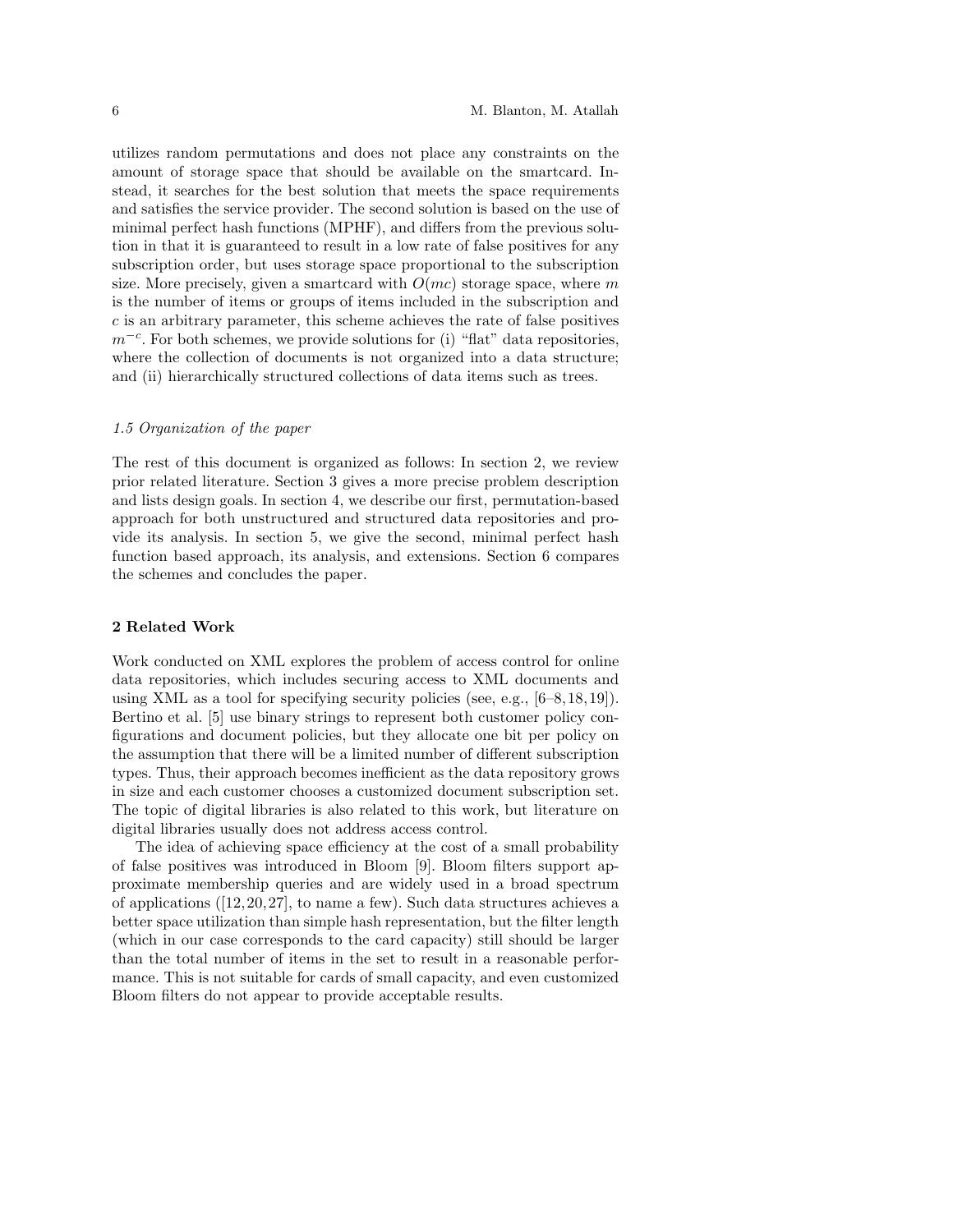Other techniques for concise representation of portable access rights were used in the context of software license management [4,1]. These solutions, however, do not apply to our problem, mainly because we cannot afford to avail ourselves of resources external to the card (as was the case in [4,1]). The more recent work in [13], on the other hand, considers the same problem of portable and flexible access rights for large data repositories. In [13], the authors consider static policy assignment to all repository documents, which makes addition of new items problematic without performing periodic policy updates (after which all smartcards must be refreshed) and also makes it possible for dishonest users to share and use information about false positives.

Some of our solutions use minimal perfect hash functions (MPHF) as their underlying building blocks. MPHFs have received significant attention, and a number of algorithms can be found in [23,22,17,21]. There are MPHFs and order-preserving MPHFs (OPMPHFs) that for random  $m$  strings take the total of  $O(m)$  bits to store the functions (and this is also the lower bound). See [23,21] for more detail.

Work on unlinkability and untraceability was started by Chaum [16] and received significant attention in recent years. In particular, work on unlinkability includes anonymous group authentication  $(2,11,15,24-26,28-$ 30] and others) and unlinkable serial transactions [31] for subscription-based services. Prior work, however, does not account for the fact that descriptions of access rights (or service types) may be long and required to be portable, while we describe schemes that combine compact policy representation with transaction unlinkability.

## 3 Problem Specification

#### 3.1 General model

The general model used in our work is depicted in Figure 1 and consists of two stages. During the *initialization*  $stage$  — which can take place in a bookstore, at a public library, or at home — a customer chooses items of his choice, pays for the items selected, and receives a customized card that subsequently permits access to these items. During the card usage  $stage$  — which can likewise be done from a home computer, library, etc. the customer can request access to any items from the repository. If the card permits access, it uses the built-in anonymous authentication protocol to prove its authenticity to the server and then obtains the item from the server.

Here, by "server" we do not necessarily mean a remote server. Instead, it could be a local (trusted) content player at the client end or any other mechanism used by the content owners to enforce their policies. In that case, the encrypted content is already stored at the client's end and the server grants access by decrypting and then displaying it. Therefore the model does not necessarily assume network connectivity for data access.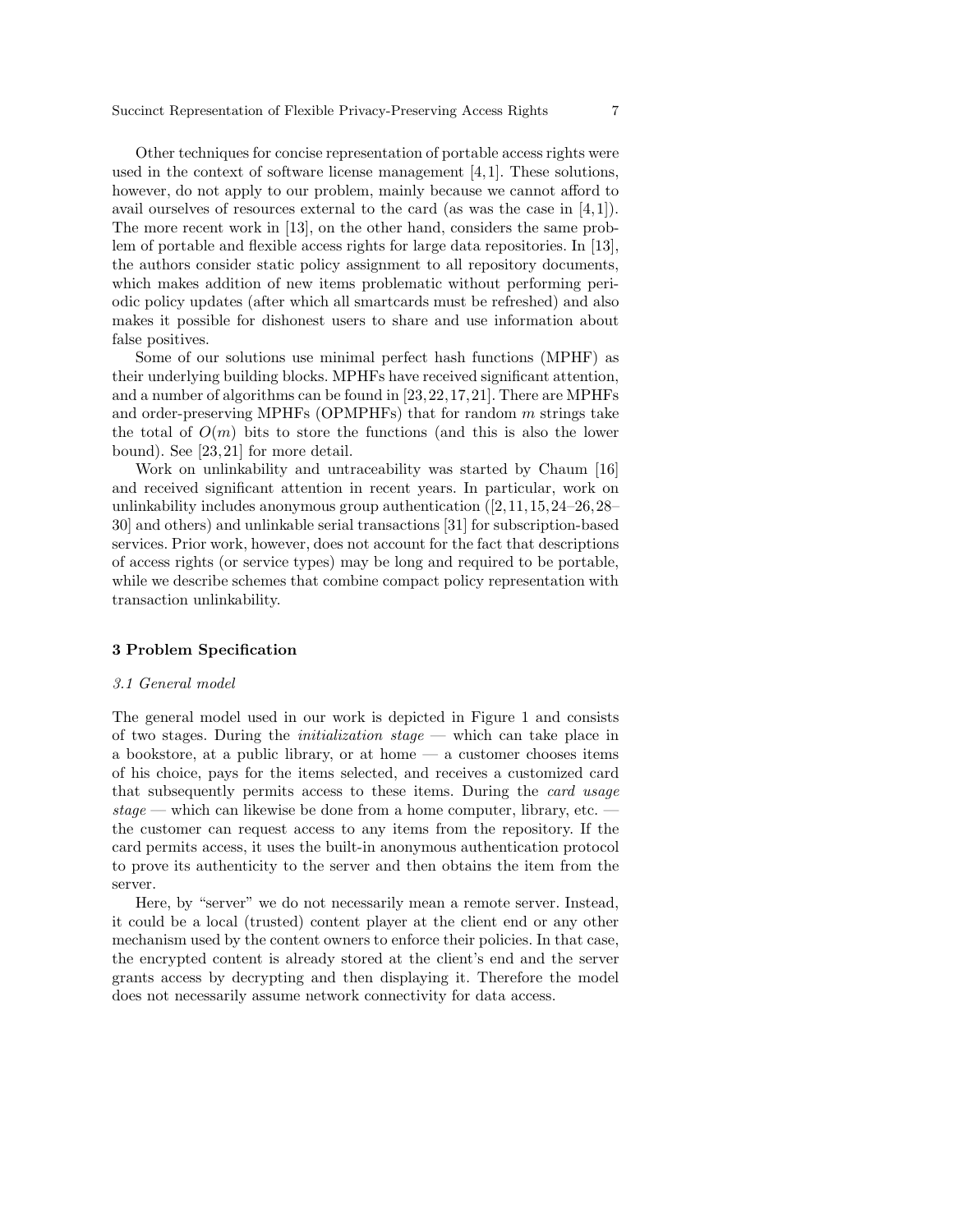| Initialization |                                                      |  |                                 |  |  |  |
|----------------|------------------------------------------------------|--|---------------------------------|--|--|--|
|                | 1.<br>Customer chooses $m$ items for purchasing.     |  |                                 |  |  |  |
|                | 2.<br>Server processes the order and creates a card. |  |                                 |  |  |  |
|                | 3.<br>Customer pays and receives the card.           |  |                                 |  |  |  |
| Operation      |                                                      |  |                                 |  |  |  |
|                | Card                                                 |  | Server                          |  |  |  |
| $\mathbf{1}$ . | Receives from the user a re-                         |  |                                 |  |  |  |
|                | quest to access item i                               |  |                                 |  |  |  |
| 2.             | Checks if access can be<br>granted                   |  |                                 |  |  |  |
| 3.             | Anonymously authenticates                            |  | Verifies authentication         |  |  |  |
|                | to the server and requests                           |  | credentials                     |  |  |  |
|                | item <i>i</i> on behalf of the user                  |  |                                 |  |  |  |
| 4.             |                                                      |  | Sends item $i$ to the requester |  |  |  |

Fig. 1 General model of operation.

Throughout this paper, we assume that a card is authentic and can anonymously and at low computational cost authenticate itself to the server. A number of solutions that range from trivial secret key schemes to more complex and provably secure schemes  $(e.g., [2,25])$  can be used to achieve this goal. Card unforgeability is achieved through other, standard techniques described in prior literature and is out of scope of this work.

As an example of a provably secure scheme that allows users to anonymously access the service, we show how group signatures  $(e.g., [2,3,10,14])$ can be used to achieve this goal. A group signature is a cryptographic construction that allows a member of the group to sign messages anonymously on behalf of the group. In case of a dispute, however, the identity of the originator of such a signature can be revealed by a designated authority (called group manager). The interactive version of group signatures (what is needed here) is called identity escrow, and each group signature scheme can be used in the interactive mode. In such schemes, there is a protocol that allows a user to join the group and become its member (which in our case will be done at the subscription time). As a result, user credentials for the group signature scheme and her access rights that permit access to the documents in the repository will be written on a card. Then every time a user wants to access an item at the server, she will first anonymously authenticate to the server using her group signature credentials and then invoke her access rights to obtain access to the document of her interest.

#### 3.2 Notation

In the rest of this paper we use the following notation: the data repository contains n items numbered 1 through  $n$ . A customer can request access to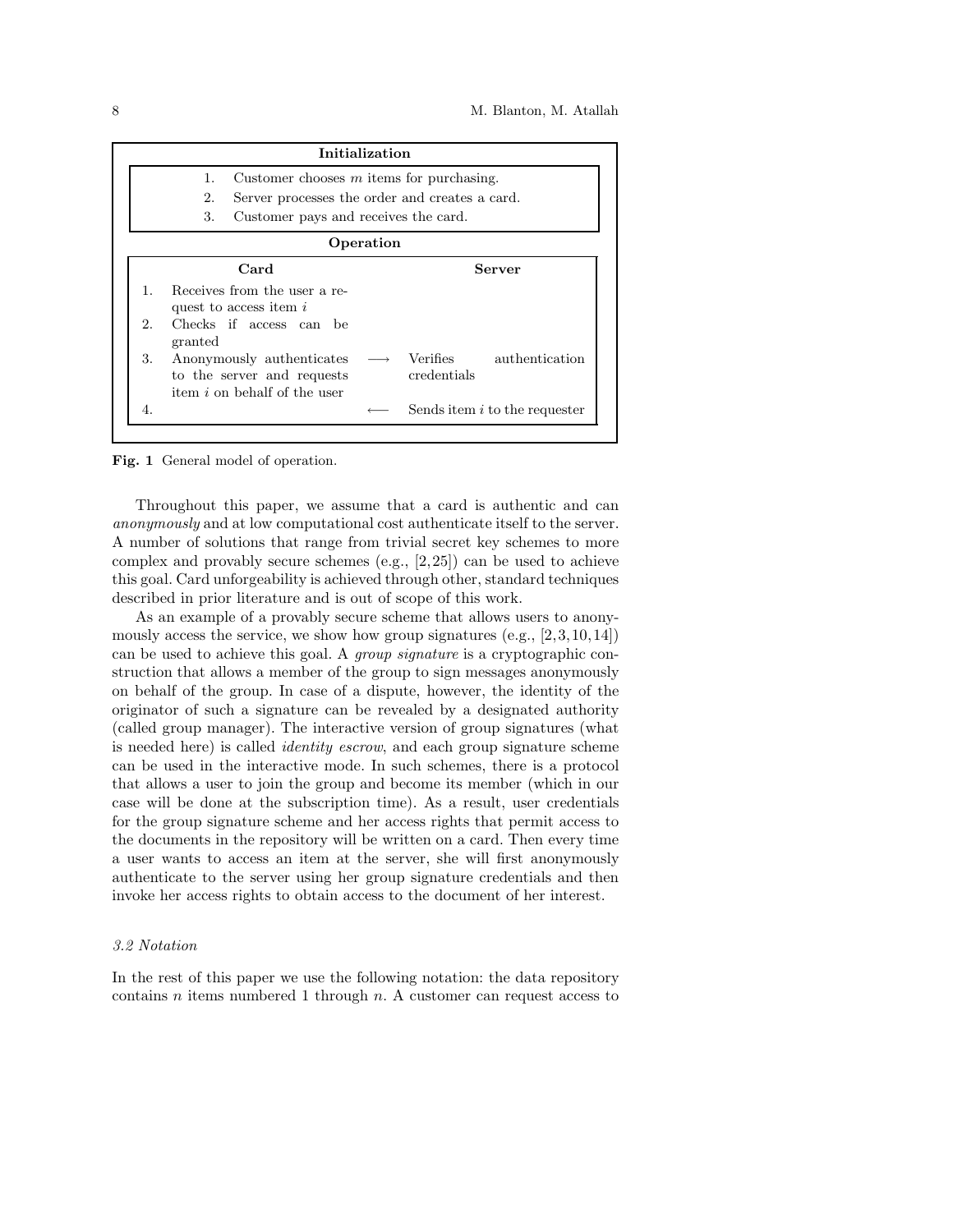(and accordingly pay for) m items,  $1 \leq m \leq n$ . Access rights are stored on a card of limited capacity of k bits, where  $k < n$  and  $k < m \log n$ .<sup>2</sup>

We use the term *order* to refer to a subscription order of  $m$  documents for which the customer pays and receives a card that permits access to those documents. We use the term request to refer to a request to access a document by a customer who already possesses a card and wishes to view a document. A customer subscription order of m items is denoted as  $\{i_1, \ldots, i_m\}$ , where  $i_j$  uniquely identifies a single document in the repository and  $1 \leq i_1 < \ldots < i_m \leq n$ .

# 3.3 Design goals

The design goals that we require any solution to have are as follows:

- Low rate of false positives. The probability (or rate) of a false positive (PFP) — the probability that a random document not in the set of m subscription documents is among the documents to which access is  $\alpha$ authorized — is the main evaluation criterion of any approach, and the goal of this work is to minimize such a PFP. The PFP obviously depends on the storage space available on the card.
- Transaction untraceability and unlinkability. For customer privacy, we require that after a customer buys an access card and uses it to retrieve an item from the repository, it is not possible to use the data sent in the request to tell with probability significantly greater than a random guess which customer is making this request. Similarly for transaction unlinkability, we require that given two access requests it is not possible to tell with probability significantly greater than a random guess whether these two requests originated with the same user.
- Unique policy representation ("no sharing of false positives"). It is also a design requirement that every policy representation stored on a card is unique. More precisely, given two subscription requests that contain identical sets  $S_1$  and  $S_2$  of items to be purchased, their representations stored on access cards  $C_1$  and  $C_2$  will be different and the false positives implicit to each card will also be different. We require this property in order to eliminate the possibility of sharing information about false positives by dishonest customers. When this is not the case and a fixed set of items triggers the same set of false positives, dishonest users might share this information through public channels such as the Internet, making the scheme unusable for the data provider.

Note that this will prevent sharing of information about false positives, but not all possible forms of information sharing. That is, content sharing by dishonest users is always possible regardless of an access control mechanism used. Our goal here is to prevent sharing of information

<sup>&</sup>lt;sup>2</sup> If  $k \ge m \log n$  then the card can explicitly store the m items. So we henceforth assume that  $k$  is less than  $m \log n$ , i.e., that space on the card is tight.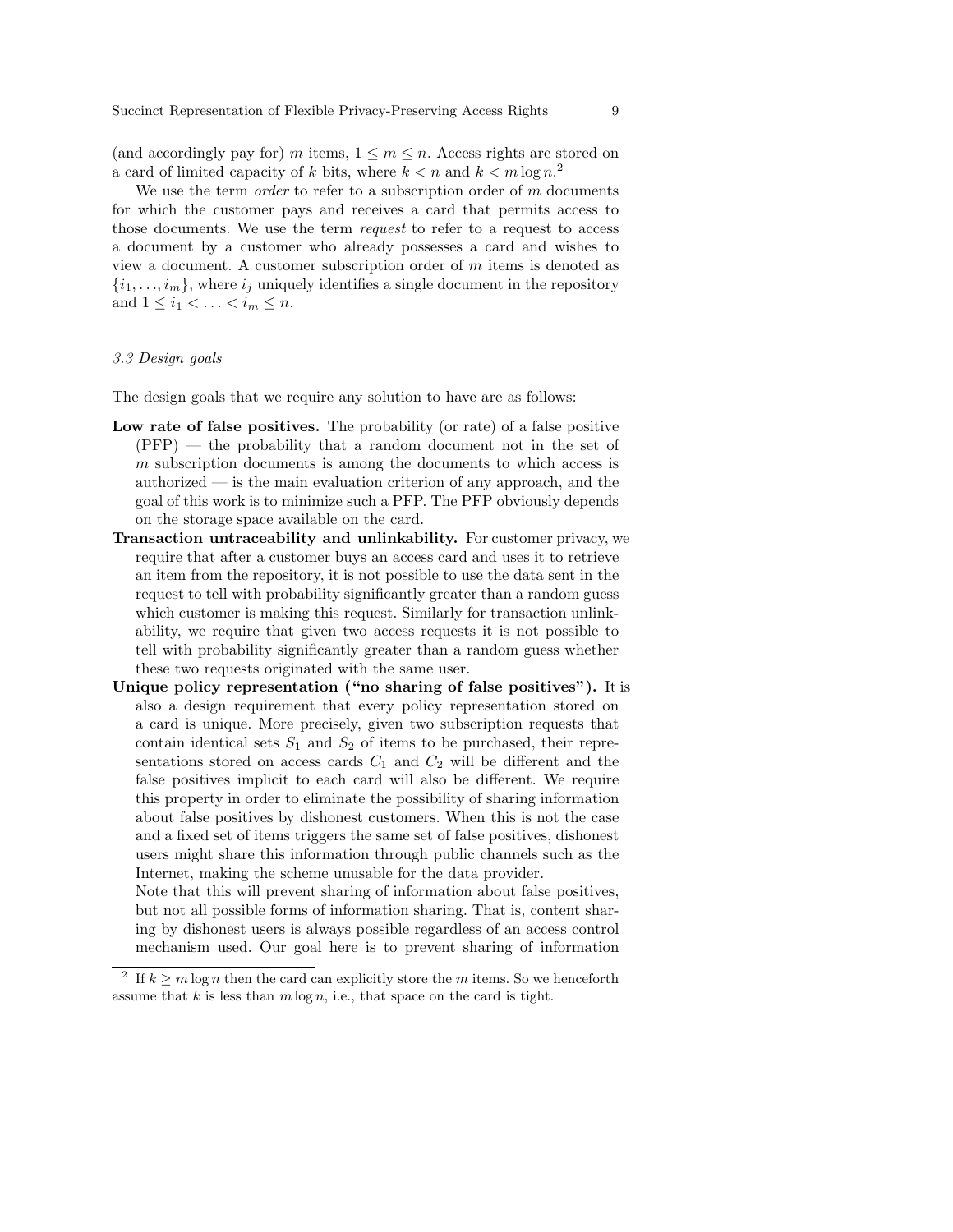about access rights and, more importantly, information about illegitimate access rights that the user should not possess. Access rights information is much more convenient to share than voluminous contents.

- No additional sources of information. The schemes we design are for online data repositories that, using a card, can be accessed from a number of places such as terminals at public libraries, bookstores, home workstations, and other places. Therefore, if a scheme were to require some additional information to be stored on external storage, in our scenario there is no reasonable place at which such information could be stored (and, as was mentioned above, no user information can be stored at the server itself by the untraceability requirement). Thus, the access card itself should contain all information necessary to perform access verification.
- Fast access verification, fast card generation time. These parameters also serve as evaluation criteria of each scheme, and in general we require card generation time to be bounded by a low-degree polynomial in  $n$  or, preferably, by a polynomial in  $m$ . Access verification time should be bounded by  $O(k)$ , where k is the space available on the card, because each card is assumed to be a computationally weak device.
- Forward compatibility. In any proposed solution, if a card is created at time  $t_1$  when the data repository contained  $n_1$  documents, it also should stay operational at time  $t_2 > t_1$  when the data repository contains  $n_2 >$  $n_1$  documents. In other words, the scheme should remain operational as new documents are added to the data repository.

Another important feature of a scheme that produces access right representations is Support for dynamic changes to the repository. Namely, every time changes to the data repository happen, previously issued cards with user access rights remain functional on the modified version of the data repository. Note that the forward compatibility requirement above partially covers this feature, but, for instance, deletions from the repository are not addressed. Other changes to the repository include restructuring of the items currently present in the repository. This, however, is applicable only to structured data collections such as, e.g., hierarchies and can be handled solely using support for additions and deletions. In our design requirements we do not strictly require support for document deletions from the repository, because the scheme can be used regardless of availability of this feature. That is, if deletions are not handled automatically, the repository can be periodically "cleaned" (e.g., once a year), removing unwanted documents all at once. We, however, analyze our solution with respect to such support and show how dynamic changes can be handled in each of the schemes. It is also worth mentioning here that a document cannot be removed from the data repository while there is at least one customer with valid access rights to that document (i.e., documents are not likely to be removed often).

Note that the above requirements make our problem very different from mere data compression. Another difference from data compression is that here each representation on the card must be usable "as is" without un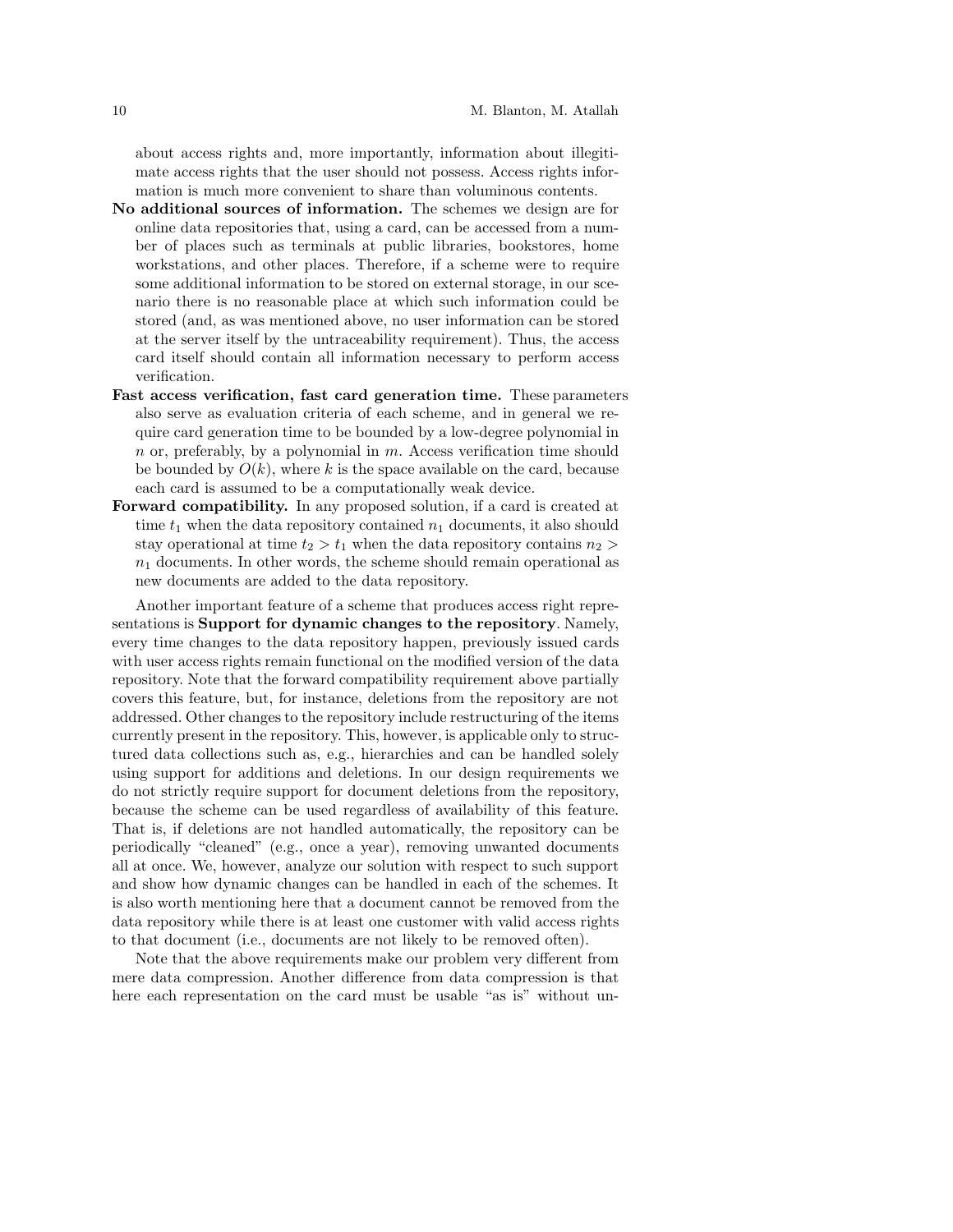compressing it first: There is no room in the card for decompression, and using server memory for decompression would reveal enough about the card to make profiling of the card's usage patterns possible (recall that contents of two cards are different even if both of them contain the same subscription set. They are in some sense an implicit ID for the card and should therefore not be revealed to the server). Client memory is not suitable for decompression either because it cannot be trusted.

#### 4 Permutation-based Approach

In this section we present our first solution. We first describe our approach to an unstructured collection of documents and provide its analysis. Structured collections of documents are addressed in section 4.7.

Recall that the card's capacity is  $k$  bits. In the rest of this section we assume that those k bits are divided into  $\ell$  slots of log n bits each and therefore the card's capacity is  $k = O(\ell \log n)$ .

Our solution consists of generating random permutations of the documents included in an order until they are clustered in such a way that the cost (in terms of false positives) of storing the permuted documents on a smart card is below a certain threshold (defined later). After generating a permutation of the documents, we run an evaluation algorithm to compute the cost of the optimal solution for that particular set of permuted documents. If the cost is acceptable, the algorithm terminates and the solution is written to the card; otherwise, a new permutation is generated and tested. The information written on the card includes data that can be used to reproduce the permutation, as well as a number of document intervals that indicate access to which documents should be granted. The intervals include all documents from the subscription order and as few additional documents as possible.

Consider an oversimplified example where the repository has the size of 20, our card can store 2 intervals, and we receive a customer subscription order for documents 1, 5, 7, 9, 13, and 19. Suppose that after permuting the documents we obtain set  $\{2, 3, 4, 15, 16, 18\}$ , so the best option in this case is to use intervals 2–4 and 15–18 for storing the set on the card. The cost of a solution is computed as the number of false positives, and in this case the cost of the permutation is equal to 1.

Both the random permutation seed and the document intervals are subject to the card's storage constraints. Since the smartcard's capacity is  $O(\ell \log n)$ , we can use it to store  $O(\ell)$  numbers within the range  $\{1, \ldots, n\}$ , or  $\ell$  intervals. The permutation seed can also be up to  $O(\ell \log n)$  bits long.

Every interval included in a solution can be either positive, i.e., specifies a range of documents to which access should be granted, or negative, i.e., specifies a range of documents to which access should be denied. In the case of unstructured data (i.e., where the data repository is a mere collection of numbered items, not organized into a hierarchy or any other type of data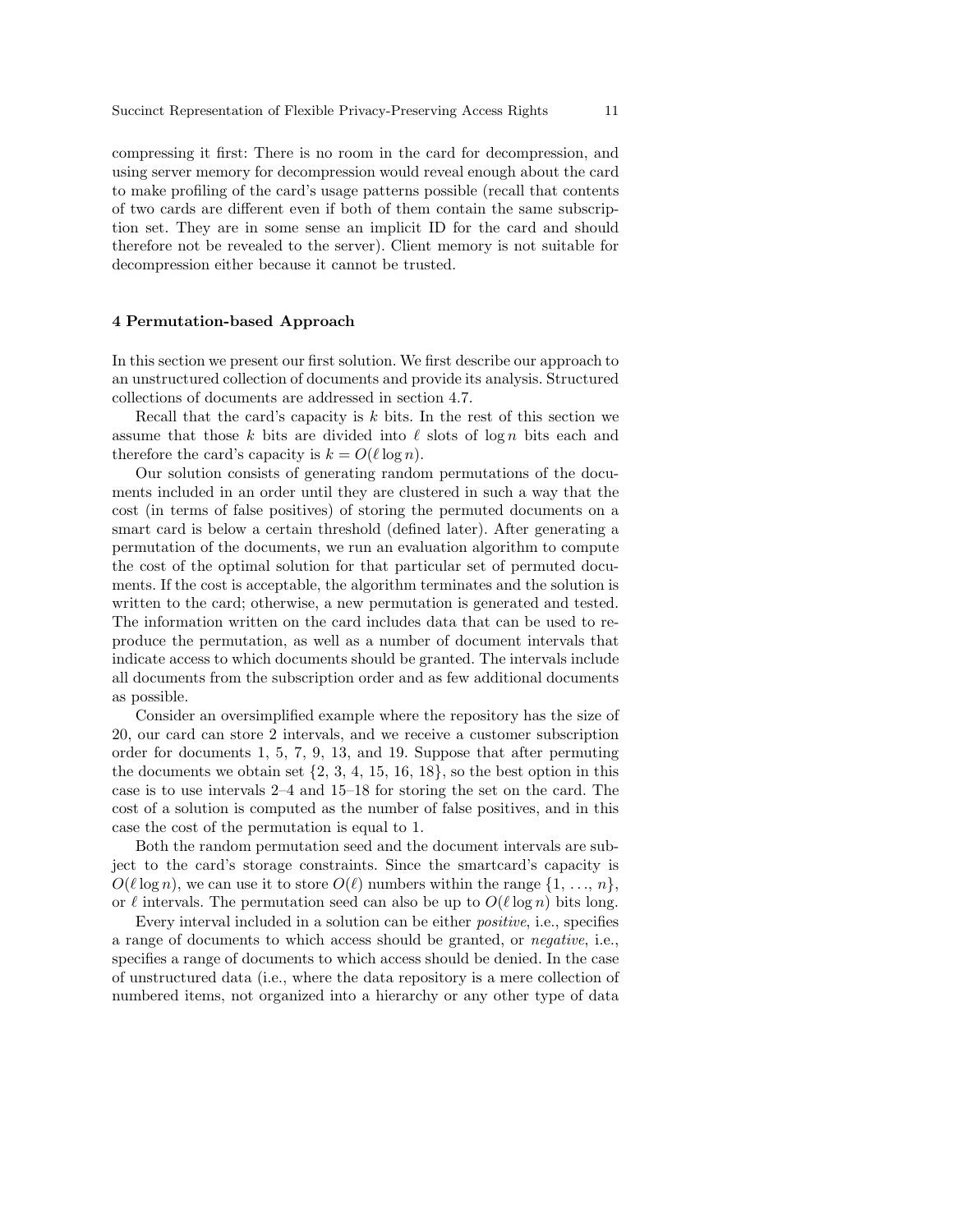structure), negative ranges do not improve the result by decreasing the cost of a solution, as the lemma below shows (we, however, show later that they are necessary for structured data).

**Lemma 1** For unstructured data, for every solution of cost  $C$  expressed using both positive and negative ranges there is a solution of cost  $C'$  expressed using only positive ranges, such that  $C' \leq C$ .

# Proof See Appendix A.

We first present an algorithm for producing a suitable encoding to be placed on a card (section 4.1). This is a high level algorithm that tries different solutions until the conditions corresponding to the policies are satisfied. It uses two additional algorithms as its subroutines: an algorithm to produce a permutation (section 4.3) and a linear-time algorithm to compute a cost of a permutation (given in section 4.2). We give asymptotic bounds of our solution and also discuss possibilities for generating a random permutation. Later in this section we explore this approach in terms of its economic feasibility (section 4.5), and also provide an extension that covers structured data (section 4.7).

#### 4.1 Algorithm for producing a solution

To find a suitable encoding for a customer order, we might have to try numerous permutations of  $n$  elements until one that satisfied certain criteria is found. These criteria can be expressed in terms of the cost of a solution (e.g., the number of false positives for the permutation produced falls below a certain threshold), in terms of a time interval during which a solution should be computed, or some other requirements. These rules are examined in more detail in section 4.5.

The algorithm we provide below takes a subscription order of m documents and a set of rules  $\tau$  that tell the algorithm to stop when they are satisfied. It runs until a suitable solution is found and returns an encoding to be stored on a smartcard, which consists of a permutation seed s and  $\ell$ intervals that optimally represent the documents  $\{i_1, \ldots, i_m\}$ .

**Input:** The repository size n, a customer order of m documents  $\{i_1, \ldots, i_m\}$ , and a set of stopping criteria  $\tau = {\tau_1, \ldots, \tau_t}.$ 

**Output:** A seed s for generating a permutation and  $\ell$  intervals to be stored on the smartcard.

## Algorithm 1:

- 1. Seed the permutation algorithm with a random number s.
- 2. Permute the m documents to get  $p_j = \pi_s(i_j)$  for each document  $i_j \in$  $\{i_1, \ldots, i_m\}.$
- 3. Sort the  $p_i$ 's  $(O(m \log(m))$  time).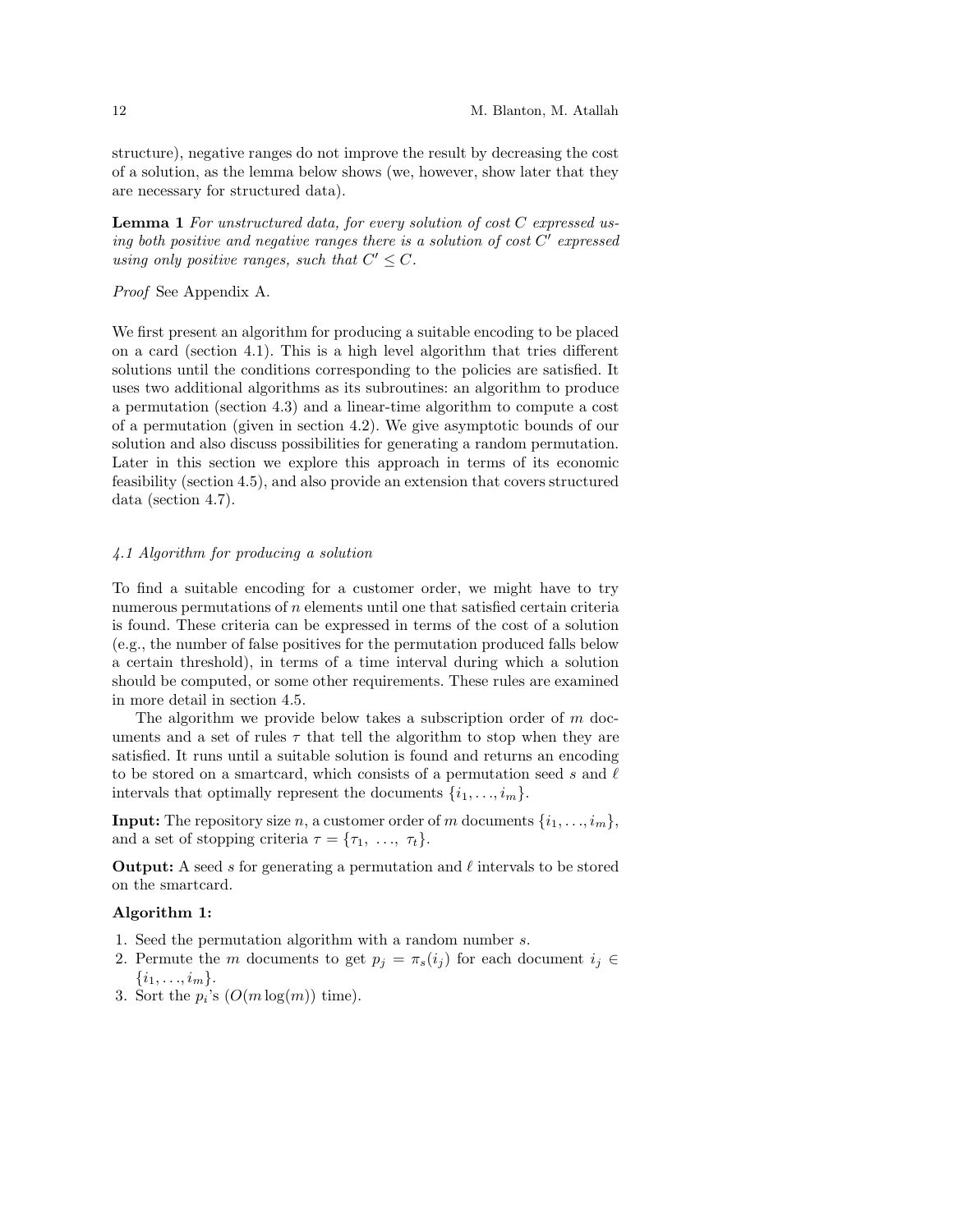- 4. Run the evaluation algorithm to find the cost of the permutation  $(O(m))$ time, per section 4.2).
- 5. Apply the evaluation rules  $\tau$  to the result: if a sufficient subset  $\tau' \subseteq \tau$ of them,  $1 \leq |\tau'| \leq t$ , is satisfied, output the solution. Otherwise, go to step (1).

The asymptotic bound of a single run of this algorithm depends on the choice of the permutation function (discussed in section 4.3). The total running time of the algorithm depends on the evaluation criteria and cannot be expressed as a function of the input parameters in the general case. The upper bound of the algorithm is  $O(n^{\ell})$  loop invocations, but typical values are lower. This time is constrained by the space available for storing a random seed s: there are  $O(2^{\ell \cdot \log n}) = O(n^{\ell})$  possible seed values that can be stored on the card.

# 4.2 Algorithm for computing the cost of a permutation

The algorithm given in this section corresponds to step 4 of Algorithm 1. As the input, it expects a set of m distinct permuted documents sorted in increasing order  $p = \{p_1, \ldots, p_m\}$  and computes  $\ell$  disjoint intervals of the minimal cost that include all of the  $p_i$ 's and as few other documents as possible. Our algorithm works by computing distances between the documents in the set p and excluding the largest  $\ell - 1$  of them, so that the overall cost of the covering is minimized.

**Input:** The repository size n and a sorted set of m elements  $p = \{p_1, \ldots, p_m\}$ .

**Output:**  $\ell$  disjoint intervals that contain all of the  $p_i$ 's and as few other elements as possible.

## Algorithm 2:

- 1. Let x be the value of  $p_1, y$  the value of  $p_m$ . Compute  $c_1, \ldots, c_{m-1}$ , where  $c_i$  is the number of documents between the elements  $p_i$  and  $p_{i+1}$ not including either  $p_i$  or  $p_{i+1}$ . That is,  $c_i = p_{i+1} - p_i - 1$ .
- 2. In  $O(m)$  time select a  $(\ell-1)$ <sup>th</sup> largest among  $c_1, \ldots, c_{m-1}$  (say it is  $c_j$ ).
- 3. In  $O(m)$  time go through  $c_1, \ldots, c_{m-1}$  and choose  $\ell 2$  entries that are  $\geq c_j$ . Those entries and  $c_j$  correspond to the  $\ell - 1$  "gaps" between the optimal k intervals, i.e., they define the optimal  $\ell$  intervals.

Note that the "cost" of the solution is  $C = c_1 + ... + c_{m-1}$  (sum of the largest  $\ell - 1$   $c_i$ 's), which also proves the correctness of the algorithm because  $c_1 + \ldots + c_{m-1}$  is the number of documents between positions x and y other than the elements of  $p$ , and the best that can be done is by "excluding" the large  $c_i$ 's from the chosen intervals. It is also clear that the algorithm runs in  $O(m)$  time, since every step  $(1)$ – $(3)$  runs in  $O(m)$  time.

The actual monetary damage caused by the false positives might not be linear in the number of false positives, but instead could be some other (possibly arbitrary) function specified by the service provider. In this case,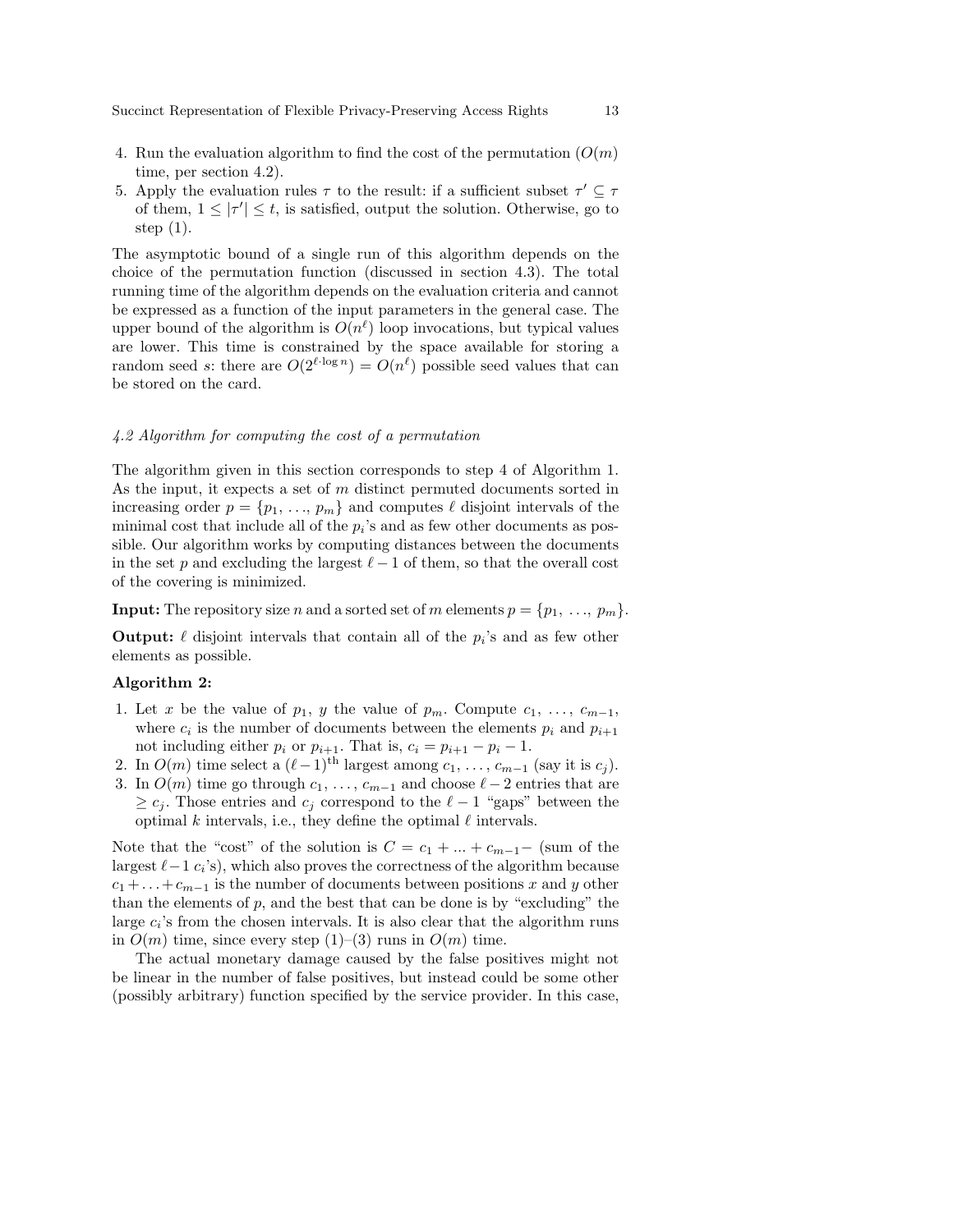however, the algorithm will still produce correct results, and the cost function itself can be incorporated into the set of stopping rules  $\tau$ , as we explain in section 4.5.

## 4.3 Algorithms for producing a permutation

There are several well-known methods for computing random permutations. Any method that has the following properties should be suitable for our approach:

- The permutation can be specified by a seed, i.e., given a seed value, the permutation could be reproduced from it. Recall that the set of storable seeds does not "access" all possible permutations of  $n$  elements, but only a random subset of  $O(n^{\ell})$  of these permutations<sup>3</sup>. This turns out to be enough in practical situations (see discussion in section 4.5).
- The algorithm allows concurrent computing of a mapping for a single element. It is then not necessary to compute the permutation mappings for  $O(n)$  documents of the data collection at the access verification time just to obtain one of them that we are interested in. We can also directly compute the mappings for the  $m$  documents included in the order during card creation time without having to generate all of the n mappings.

As one example of a permutation satisfying there requirements, consider the case when  $n' = n + 1$  is prime, g is a generator for that prime, and a permutation seed is specified as an integer x,  $1 \leq x \leq n'-1$ . The permutation consists of any integer  $i, 1 \le i \le n'-1$ , mapping into  $\pi_x(i) = x \cdot g^i \mod n'$ . It can easily be seen that the mapping  $\pi$  so defined is a permutation (i.e., there are no collisions). Of course, the use of  $x$  as a seed means that only  $n$ of the possible permutations of the  $n$  elements are "accessible". To extend the reachability of the seed from only n permutations to the full  $n^{\ell}$  allowed by the available  $O(\ell \log n)$  bits of storage, we would simply store as a seed  $\ell$  distinct (rather than a single) such x values  $x_1, \ldots, x_\ell$ . Each  $x_j$  defines a permutation  $\pi_{x_j}$  in the manner described above: for the *j*th such permutation, i maps into  $\pi_{x_j}(i) = x_j \cdot g^i \mod n'$ . The entire permutation described by this seed of length  $\ell \log n$  bits is then the functional composition of the permutations  $\pi_{x_1}, \pi_{x_2}, \ldots, \pi_{x_\ell}$  (in that order). There are  $n^\ell$  possible choices for this permutation, as required.

In fact, any encryption function whose range and domain are  $[1, n]$ , and whose key space is  $[1, n^{\ell}],$  could be used for our purpose of permuting. That is, if x is the seed, then  $\pi_x(i)$  is simply the encryption of i using x as key. The fact that  $n$  is too small for cryptographic security is not an issue here, because we are using encryption not to hide but rather to permute.

<sup>&</sup>lt;sup>3</sup> In cases where a sequence of random numbers is needed by the permutation algorithm, the seed can be used to initialize a pseudo-random number generator.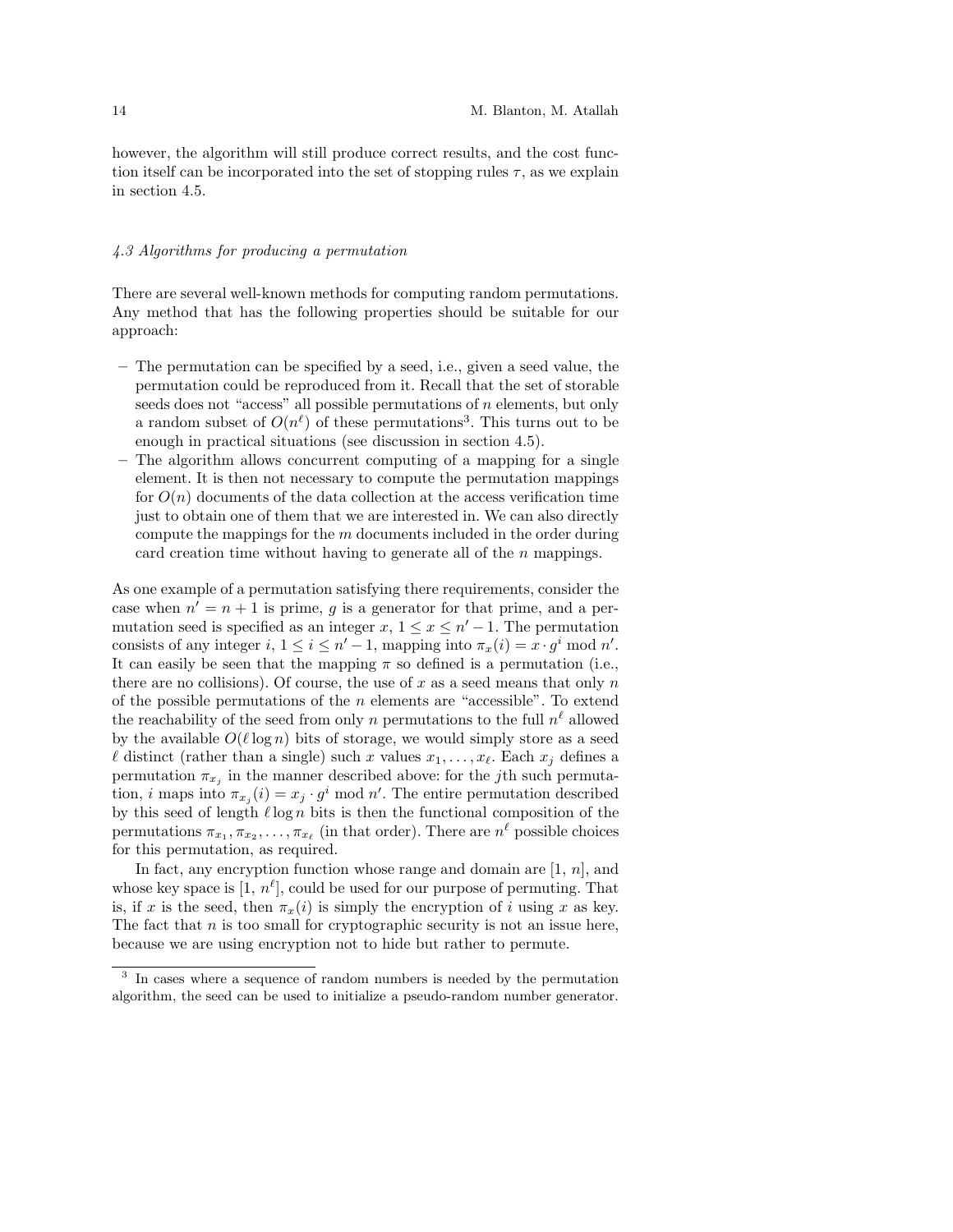# 4.4 Card operation

The algorithms presented above describe card generation, but they imply a corresponding operational use of the card, which we sketch here. We assume that the card is tamper-resistant, so that the unforgeability constraint is satisfied; techniques for achieving tamper-resistance can be found in the literature and are beyond the scope of this paper. Also, the card must anonymously authenticate itself to the server using a low-computation authentication suitable for smartcards. Policy enforcement is performed using the policy encoding placed on a card as follows. Given a document index  $i$ access to which is being requested from the server, and a card that stores a permutation seed s and  $\ell$  intervals, the verification process takes the following steps:

- The card computes a permuted value of i as  $p_i = \pi_s(i)$ .
- The card searches its  $\ell$  intervals for  $p_i$  to determine whether  $p_i$  is covered by one of them. Since we can sort all intervals before storing them on the card, this step can be done in  $O(\log \ell)$  time using binary search.
- If  $p_i$  is covered by one of the  $\ell$  intervals, the card requests the document i from the server. Otherwise, it notifies the user about access denial.

One can see from the above that the untraceability and unlinkability constraints of our design (goals of section 3.3) are satisfied: Each card anonymously authenticates itself and does not send any information to the server that might happen to be unique and used to link two transactions together. The card also does not require any additional sources of information to enforce proper access control and uses an efficient method for such enforcement, as required.

## 4.5 Economic analysis

This section analyzes the practicality of the scheme described above. We explore the possibility of using the scheme under different settings, and examine what policies a service provider might specify in order to use the model as efficiently as possible. We also make the "stopping criteria" that govern permutation selection process more precise.

4.5.1 Values of interest As input, we are given the size of the data repository *n* and the number of documents in a customer order  $m<sup>4</sup>$ . Other parameters of use for determining what an acceptable cost is are:

<sup>&</sup>lt;sup>4</sup> In reality, we have the entire order  $\{i_1, \ldots, i_m\}$  as an input parameter. For simplicity of presentation, we assume that the cost of each document is the same, and m can be treated as a sufficient representation of the set. Similar analysis can be carried out when document prices differ from one to another. Then each derived value that takes  $m$  as a parameter can be computed as a function of the set  $\{i_1, \ldots, i_m\}$  itself.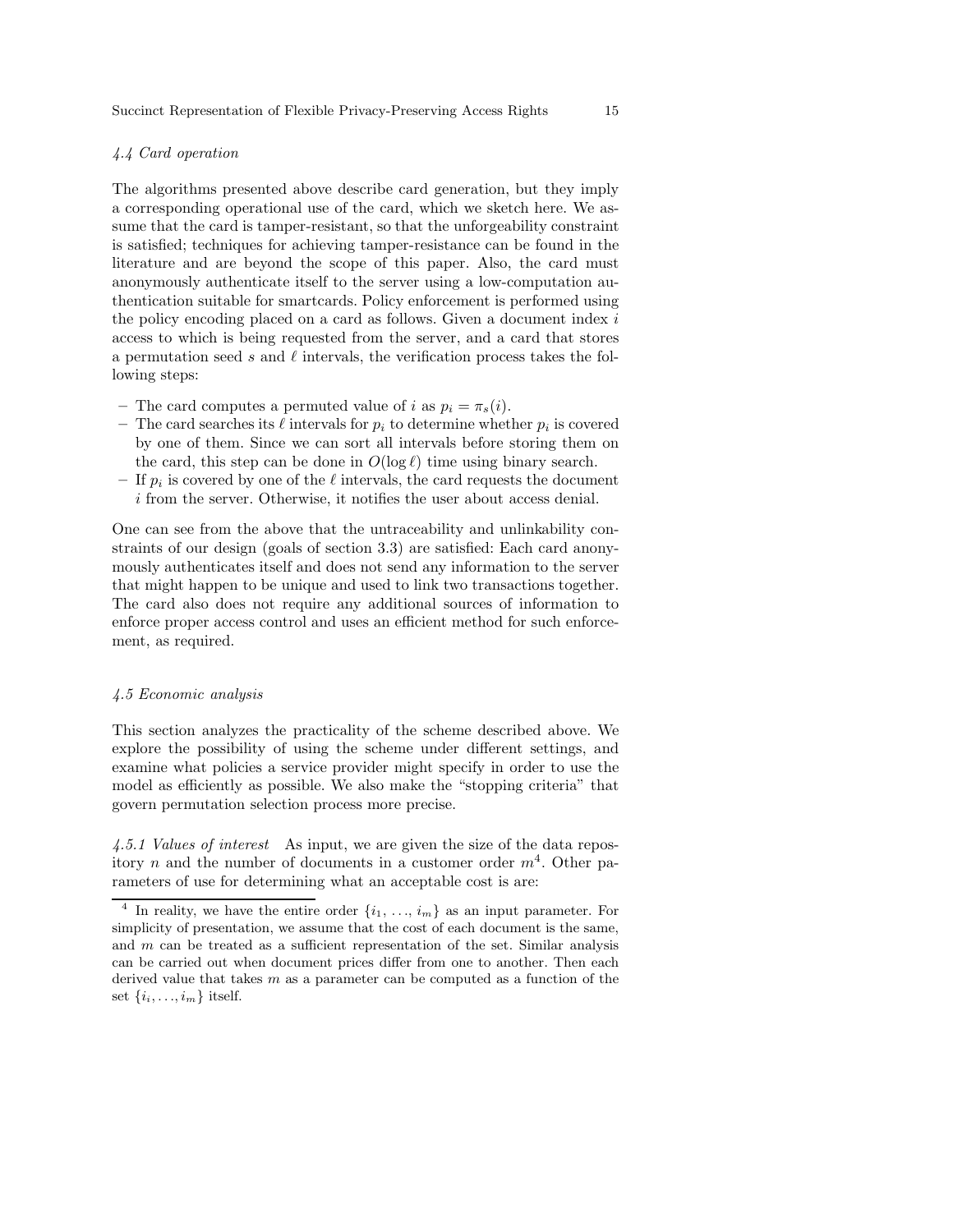- $c_{card}(m)$  the price a customer pays for an order of m documents, which can be a possibly arbitrary function of the documents that comprise the order.
- $t(m)$  the maximum number of requests to documents access to which was denied. Each card can count the number of attempts to view documents that were denied. When a customer requests a document not bound to the card, not only is the access denied, but also the permitted limit of unsuccessful requests is decremented. After  $t$  such attempts, the count reaches zero and the card is self-invalidated (i.e., the policy here is "t strikes and you are out"). This is to prevent customers from probing their cards for false positives, e.g., by trying all documents in the data repository. With this mechanism in place, each customer should be informed about  $t$  at the time of purchasing the card and should be given an explicit list of the documents included in his order.
- $m'(n, m)$  the number of documents that come for free with a card (i.e., the "false positives"). This value is computed as a by-product of Algorithm 2, and implicitly reflects the card's capacity  $\ell$ .
- $n'(n, m)$  the number of documents in which an attacker is interested (other than the  $m$  he ordered). This value is useful in measuring the attacker's economic gain in case of discovering free accesses to documents. In the worst case, any free document can be valuable to the attacker. In the best case, the attacker has zero interest in anything outside the  $m$ documents she ordered.

4.5.2 Policy alternatives Each service provider deploying this approach might have one or more varying criteria that define an acceptable "false positives" cost of a card. Below we list policies that can be used during card generation to govern execution of Algorithm 1:

1. Threshold for the number of false positives  $m'$  that a card contains. This policy might dictate that the absolute value of the number itself is constrained (e.g.,  $f(m') \leq m'_{max}$ ), or its ratio to the number of documents in the repository or to the number of documents in the order is constrained by some threshold (e.g.,  $f\left(\frac{g(m')}{h(n)}\right)$  $\frac{g(m')}{h(n)}$   $\leq m'_{max}$  or

 $f\left(\frac{g(m')}{h(m)}\right)$  $\left(\frac{g(m')}{h(m)}\right) \leq m'_{max}$ , where  $f(x)$ ,  $g(x)$  and  $h(x)$  are arbitrary functions of argument  $x$ ). We may consider a policy that lists several conditions but requires satisfying a subset of them.

2. Constraints on the gain from cheating. In this type of policies, we perform analysis of cheating in terms of the attacker's loss vs. his gain after attempting to access  $\tilde{t}'$  out of the  $n - m$  documents not included in his order. Suppose that  $t' > t$ . The expected gain from the attack in this case is the difference between the cost of the documents acquired for free from the list of  $n'$  documents of interest, and the cost of losing the card due to this behavior. The gain is then computed as the probability of successfully getting a free access to a document multiplied by the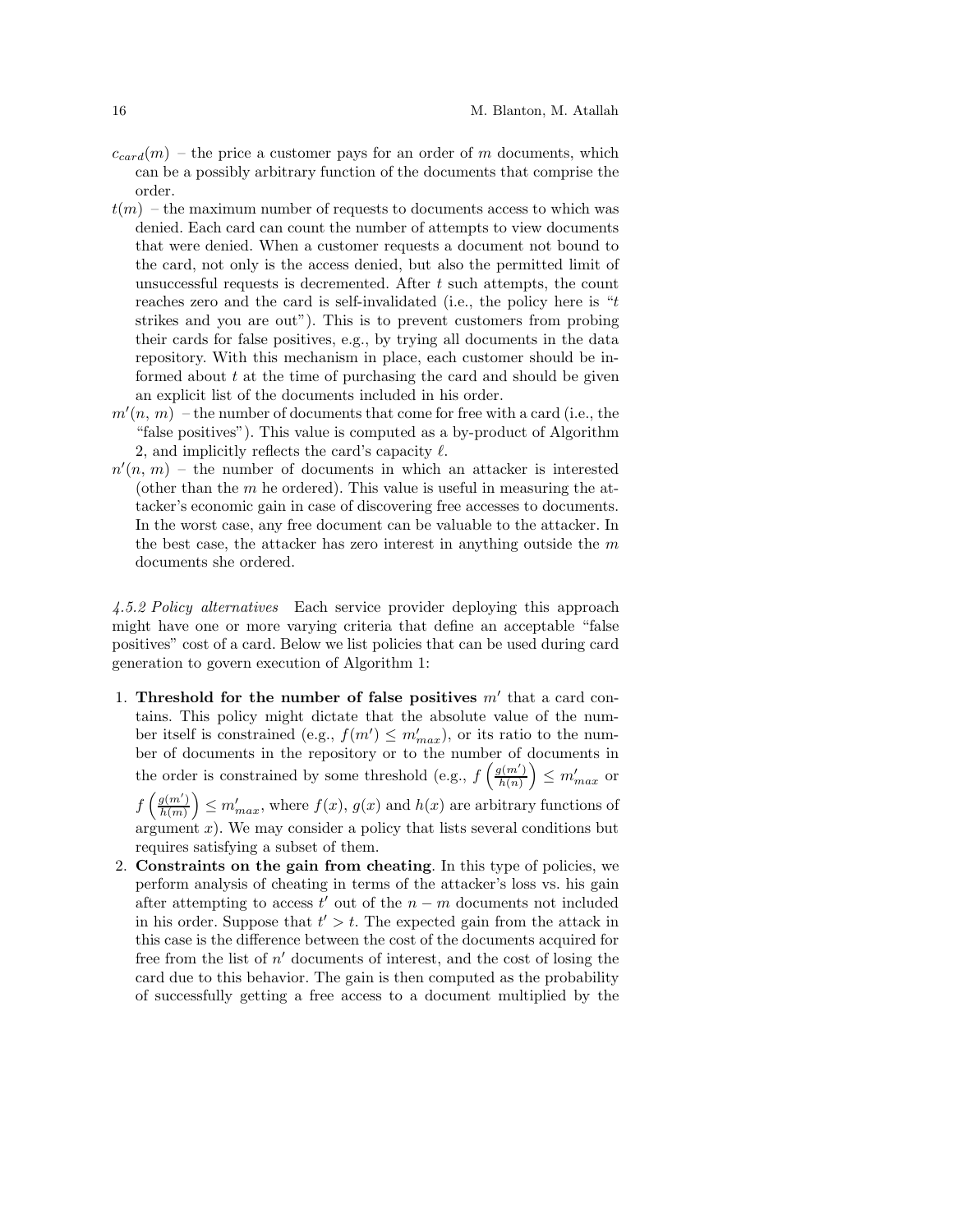document cost, while the loss is computed as the probability of losing the card multiplied by the cost of the card:

$$
E(gain) \simeq t' \cdot \frac{c(m')}{n-m} \cdot \frac{n'}{n-m} - c_{card} \cdot Q \simeq \frac{t'c(m')n'}{(n-m)^2} - c_{card} \sum_{t''=t}^{t'} {t' \choose t''} q^{t''} p^{t'-t''}
$$

where  $c(m')$  is the cost of having access to m' documents computed according to some pricing function. Here  $p = \frac{m'}{n-m}$  specifies the probability of not being caught, while  $q = 1 - p$  is the probability of begin caught. Similarly, we can compute the expected gain when the number of unauthorized attempts is kept below the maximum, i.e.,  $t' \leq t$ . In this case, the expected gain is computed based on the probability of getting free access, and there is no loss for the attacker:

$$
E(gain) \simeq t' \cdot \frac{c(m')}{n-m} \cdot \frac{n'}{n-m}
$$
 (1)

In the worst-case scenario, the attacker might be interested in and benefit from any document acquired for free, i.e.,  $n' = n - m$ , and we can also assume that  $t' \simeq t$ , to maximize the gain. Then equation (1) becomes:

$$
E(gain) \simeq t \cdot \frac{c(m')}{n-m}
$$

To keep the attacker's gain low, we might constrain this value by some threshold. Equation (2) gives such a constraint where the coefficient  $\alpha$ plays the role of a threshold value that keeps the card's loss within a specified bound.

$$
\frac{t \cdot c(m')}{n-m} \le \alpha \cdot c_{card} \tag{2}
$$

3. Constraint on certain items being among the false positives. The previous constraints take into account only the total number of false positives without distinguishing them, and do not account for the fact that the repository might contain a number of generally popular items. Thus, another constraint might be to lower the value of false positives for a customer by excluding such valuable items from the false positives. We refer to such items in high demand as "hot" items, and for each customer they can be either system-wide (the same for everyone), card-specific (based on the subscription order at card-creation time), or both.

Note that, from the privacy point of view, it is acceptable for the data owner to determine the hot items for a card based on the card's subscription order (which must be given anyway at the time of purchase, e.g., during anonymous card purchase at a vending machine or bookstore). Later on, as the card is used, the card does not disclose data about the subscription order or the card-specific forbidden hot items.

Once the set of such hot items for a subscription order is determined, the policy might state that there is a threshold on the number of such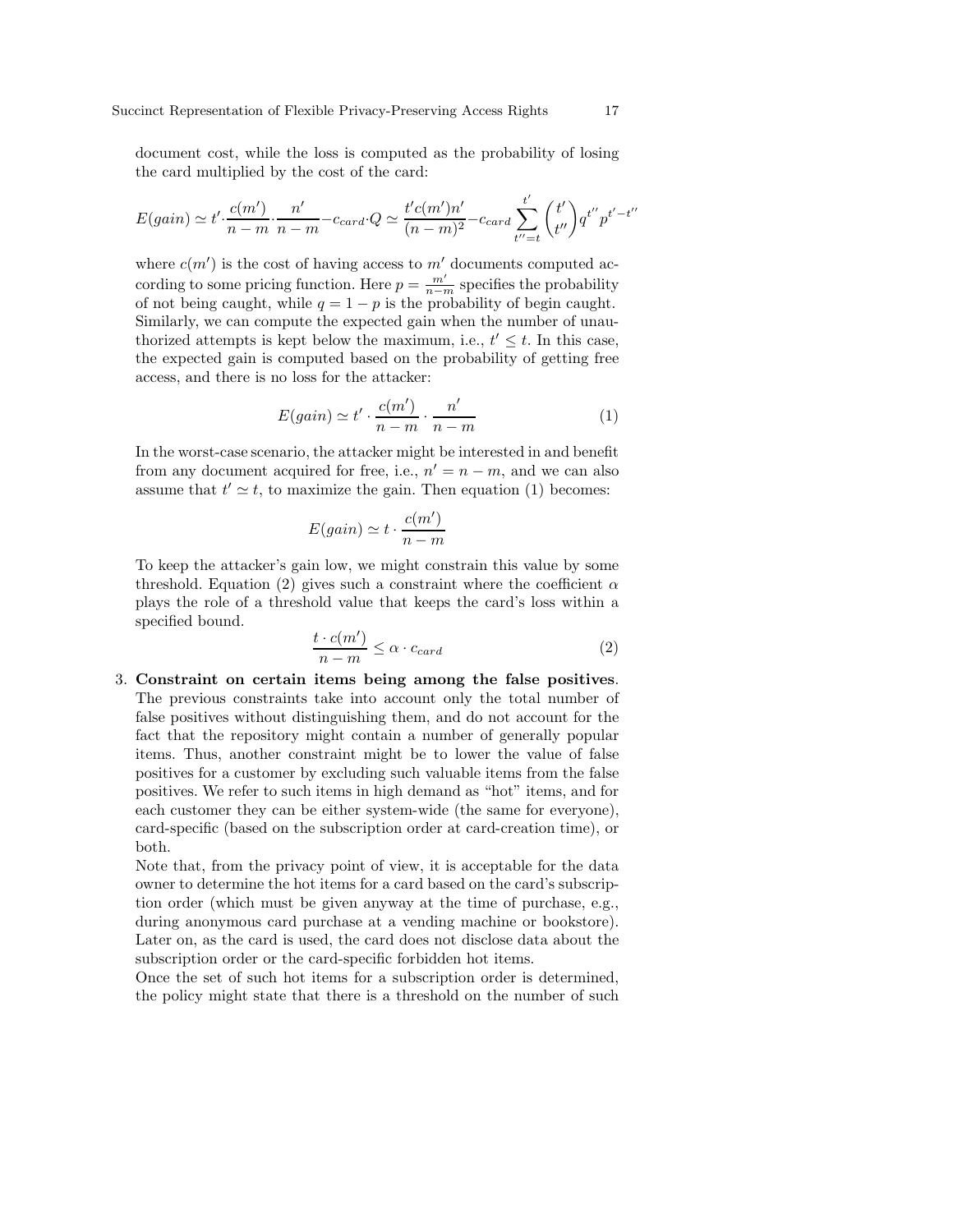items that can be among the false positives (the threshold can be stated similar to the total number of false positives in the first rule). Thus, if a particular instance of a card does not satisfy this requirement, a new instance should be generated.

4. Timeout. Under some policies, the card creation process might have to be carried within a certain period of time. Then if no suitable permutation is found during that interval, the best permutation tried so far is used.

Based on the policies listed above, we create a set of stopping criteria by possibly combining two or more conditions in such a way that what the card produced always satisfies the card issuer.

4.5.3 Sample policy Suppose a service provider employs a policy in which the number of attempts to access a document not included into the customer's policy configuration, t, cannot exceed 10% of the number of documents  $m$  in the customer's order. (Recollect that each customer at the time of purchase is given a list of all documents included in the order, so that t can be kept small.) The service provider also requires that the maximal customer gain from "false positive" documents cannot exceed 5% of the cost of the order. Evaluation parameters for a document permutation then can look like:  $t = 0.1m$ ,  $n' = n - m$ , and  $\alpha = 0.05$ . Given n and an order consisting of  $m$  documents, we use Algorithm 1 to compute  $m'$ . According to equation  $(2)$ ,  $m'$  should satisfy the following condition:

$$
\frac{0.1 \cdot m \cdot c(m')}{n-m} \leq 0.05 \cdot c_{card}
$$

If the condition is not satisfied, the algorithm is invoked to try a new permutation.

With this policy in place, a card can be generated very efficiently for any order because the number of false positives is not required to be low. For instance, suppose that  $c(m') \simeq m' \cdot c_1$  and  $c_{card}(m) \simeq m \cdot c_1$ , where  $c_1$ is a unit price of a document. Then, in order to comply with the policy, we must have that  $m' \leq \frac{n-m}{2}$ , which is large and not difficult to achieve for any order of  $m$  documents. This tells us that the scheme can accommodate a wide range of reasonable policies.

#### 4.6 Analysis of the approach

Our proposed solution is compliant with the desired design properties and minimizes the total number of false positives bound to a card. More precisely, the design of our scheme ensures that goals of transaction unlinkability and untraceability, unique policy representation, no additional sources of information, and fast access verification time listed in section 3.3 are met. The goal of forward compatibility is achieved by using unique policy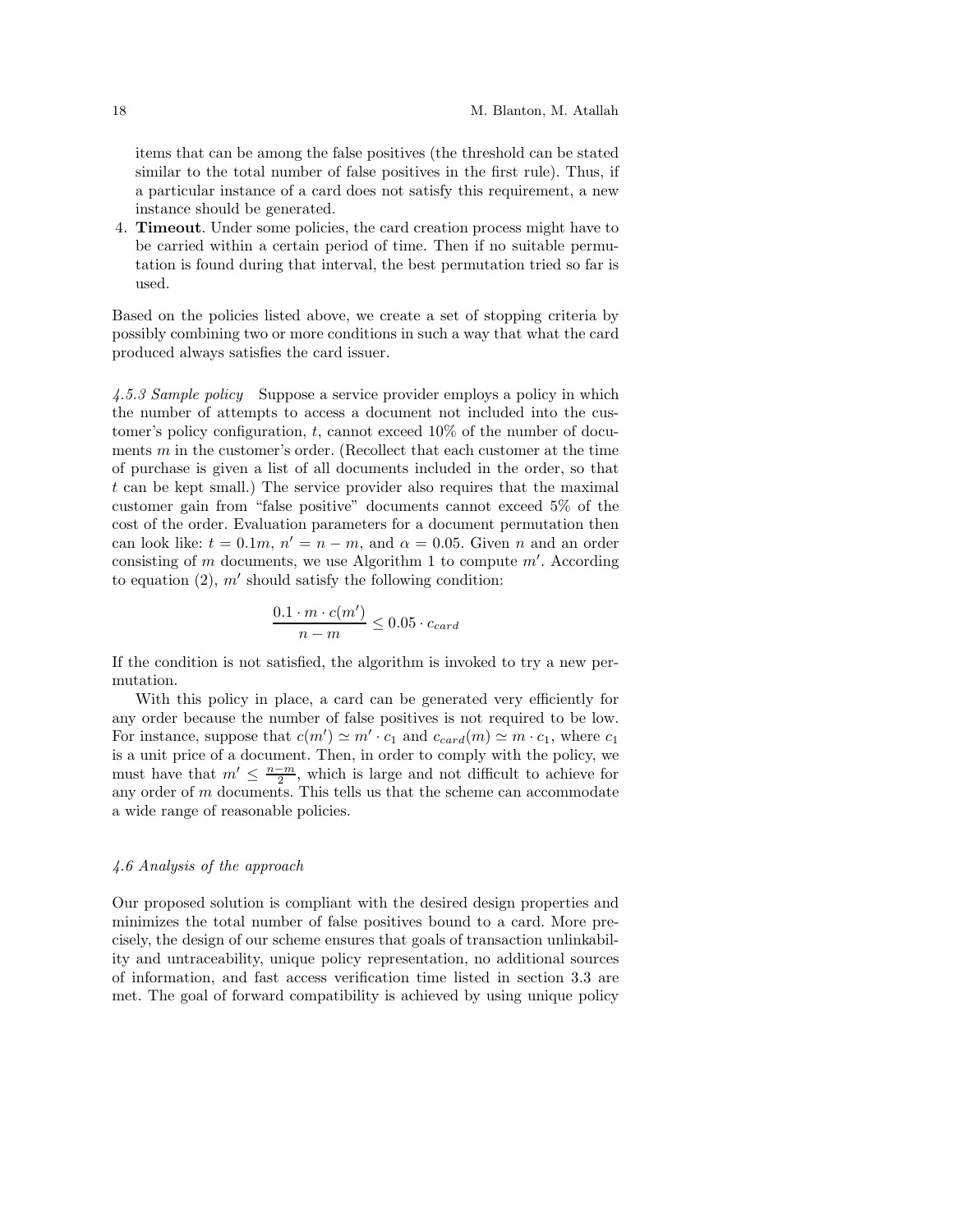representations that "capture" the state of the repository at the time of card generation and are self-contained. As we add more documents to the repository, the old cards can still be used, for instance, to reproduce permutations of the documents from the previous state of the repository and provide access to the documents from customer subscriptions.

Our permutation approach also guarantees a low rate of false positives, especially if this constraint is a part of the algorithm's termination criteria. Depending on the policies enforced by the service provider, the scheme can be evaluated on its time requirements, i.e., how long, on average, it might take to generate a card. Thus, it might or might not comply with the goal of fast card generation. If the service provider employs a policy that includes a timeout, then in-house card generation is always achievable. If, on the other hand, he places more weight on minimizing the number of false positives, then this constraint might be relaxed.

#### 4.7 Structured data – trees

This section extends our approach to structured data collections such as trees. In many data repositories documents are stored in hierarchies, which makes it possible to utilize the repository's structure and reduce the number of false positives in the solution computed. Since in reality many customers do not select a random set of documents, but rather are interested in certain topics (which will guide their selection of items to be included in the order), great space savings (and thus a significantly reduced rate of false positives) can be achieved if instead of storing individual items we permit storing categories of items. In fact, the software that aids the user in selecting items to be included in his subscription can help to achieve space savings in cases of hierarchically structured documents. That is, it will provide the user with in option of selecting the entire section or category of documents at every level within the hierarchy, in addition to allowing selecting documents one by one. The quantification of such savings, however, cannot be performed in the general case, because it heavily depends on the type of the hierarchy and user patterns in selecting documents.

Now we present our approach for building user cards in case of hierarchically structured repositories. Suppose we are given a tree of n documents and a subscription order of  $m$  documents. The card's capacity is still  $k = O(\ell \log n)$  bits or  $O(\ell)$  records, but in this case each record, in addition to two numbers that specify a range, might contain some other information. We consider both positive and negative ranges for encoding documents on a card. We also consider two different types of placements: when a positive or negative assignment is placed on a node  $v$ , it can either affect the entire subtree rooted at  $v$  – we denote this case as *recursive* – or affect only the node on which the assignment is placed – we denote this assignment as *local*. The case where a depth parameter can be stored at  $v$ , so as to limit the depth of the subtree included, will be considered later in this section (such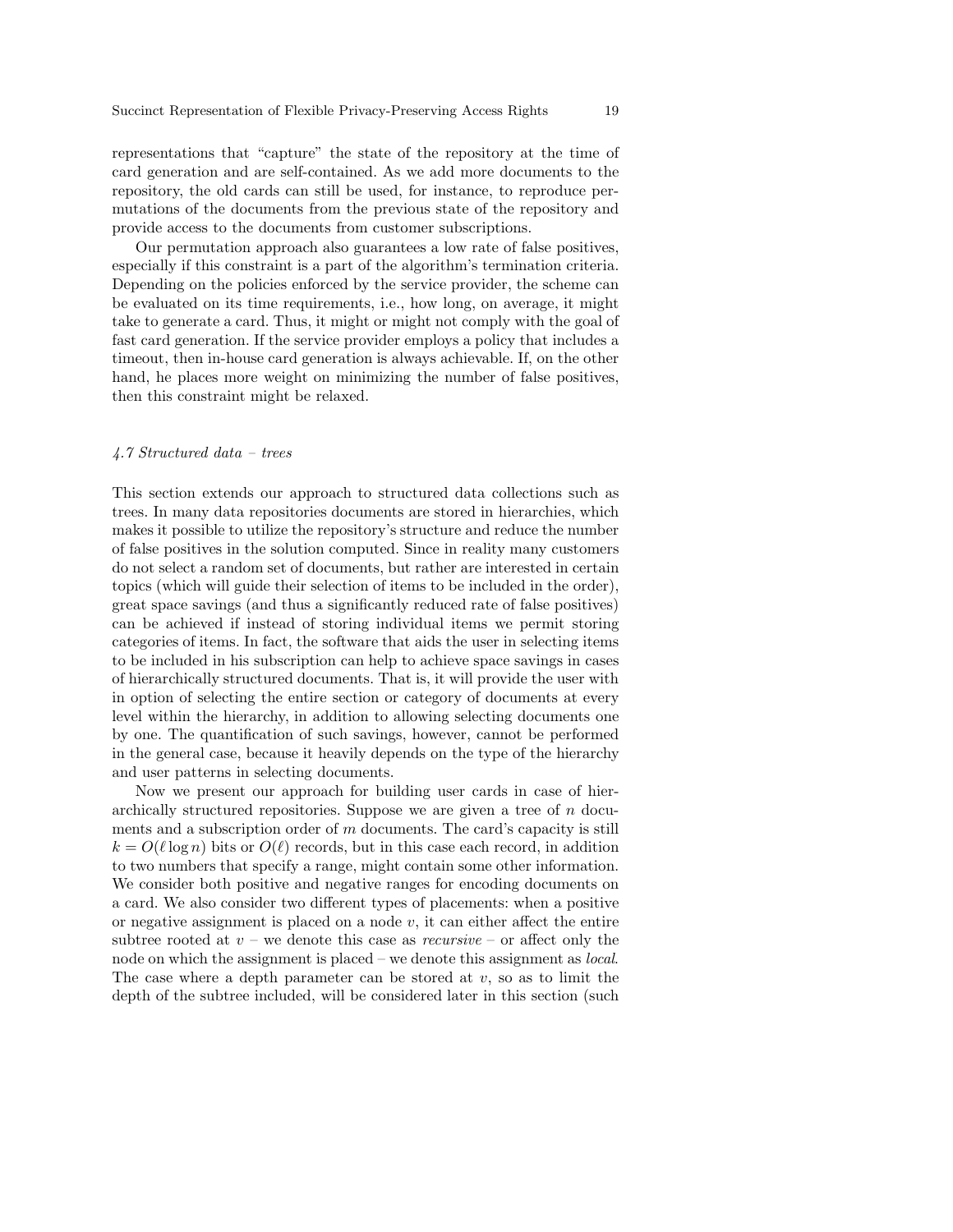a depth parameter limits the depth of the nodes influenced by that range, so that nodes that are farther than that depth below  $v$  are not affected). When two ranges overlap, the more specific range (i.e., lower in the tree) is used. As before, the word "cost" is used as the "cost of the false positives" (not the dollar cost paid by the customer).

Throughout our algorithm, we use the following notations. For each node v, a cost of the subtree rooted at v can be computed in two different contexts: positive and negative. If a node  $v$  is evaluated in the positive context – the cost is denoted by  $C^+(v)$ , – this means that a positive range has been specified at its parent or above the parent in the tree. In this case, if no new range is placed at  $v$  or below, the entire subtree will be included in the final solution. In this context, only negative ranges placed at  $v$  or below have effect. Similarly, if a node  $v$  is evaluated in the negative context – the cost is denoted by  $C^-(v)$ , – then it means that a negative range has been specified at its parent or above, and by default the entire subtree will be excluded from the solution. If no context has been specified, we start in the negative context and assume that no nodes are included in the solution unless explicitly specified.

Our solution uses dynamic programming techniques; and as with any dynamic programming approach, the cost of an optimal solution at any given node  $v$  needs to be calculated for several cases that differ in the number of encoding slots available. Thus, we use  $C^+(v, j)$  and  $C^-(v, j)$ to mean the cost of encoding the tree rooted at  $v$  in positive and negative contexts, respectively, with j storage slots available, where  $0 \leq j \leq \ell$ .

Here we provide an algorithm for binary trees, which can naturally be extended to work for more general t-ary trees with  $t > 2$ . When working with binary trees, we typically use nodes  $u$  and  $w$  as child nodes of  $v$ . In order to compute a cost of a subtree rooted at node  $v$ , we need to consider two cases: computation of  $C^+(v, j)$  and  $C^-(v, j)$ , which we describe subsequently. Let us consider non-leaf nodes first and then proceed with leaves of the tree. Time complexity of the algorithm for both binary and arbitrary t-ary trees is given later in this section.

#### 4.7.1 Non-leaf nodes

Case of  $C^+(v, j)$ : When the cost is computed in the positive context, we need to consider three different cases.

- Case 1: No record is placed at v. Then  $C^+(v, j)$  is computed as:
	- $C^+(v, j) = \min\{C^+(u, i) + C^+(w, j i) + c_1 | 0 \le i \le j\}$ , where  $c_1$  is 1 if v is not in the order, and 0 otherwise.
- Case 2: A negative recursive record is placed at v. This case cannot happen if  $v$  is included in the order. We compute the value as:
- $C^+(v, j) = \min\{C^-(u, i) + C^-(w, j i 1)| 0 \le i \le j 1\}$ Case  $3$ : A negative local record is placed at  $v$ . This case also cannot happen if v is included in the order. To compute  $C^+(v, j)$ , we use:
	- $C^+(v, j) = \min\{C^+(u, i) + C^+(w, j i 1)| 0 \le i \le j 1\}$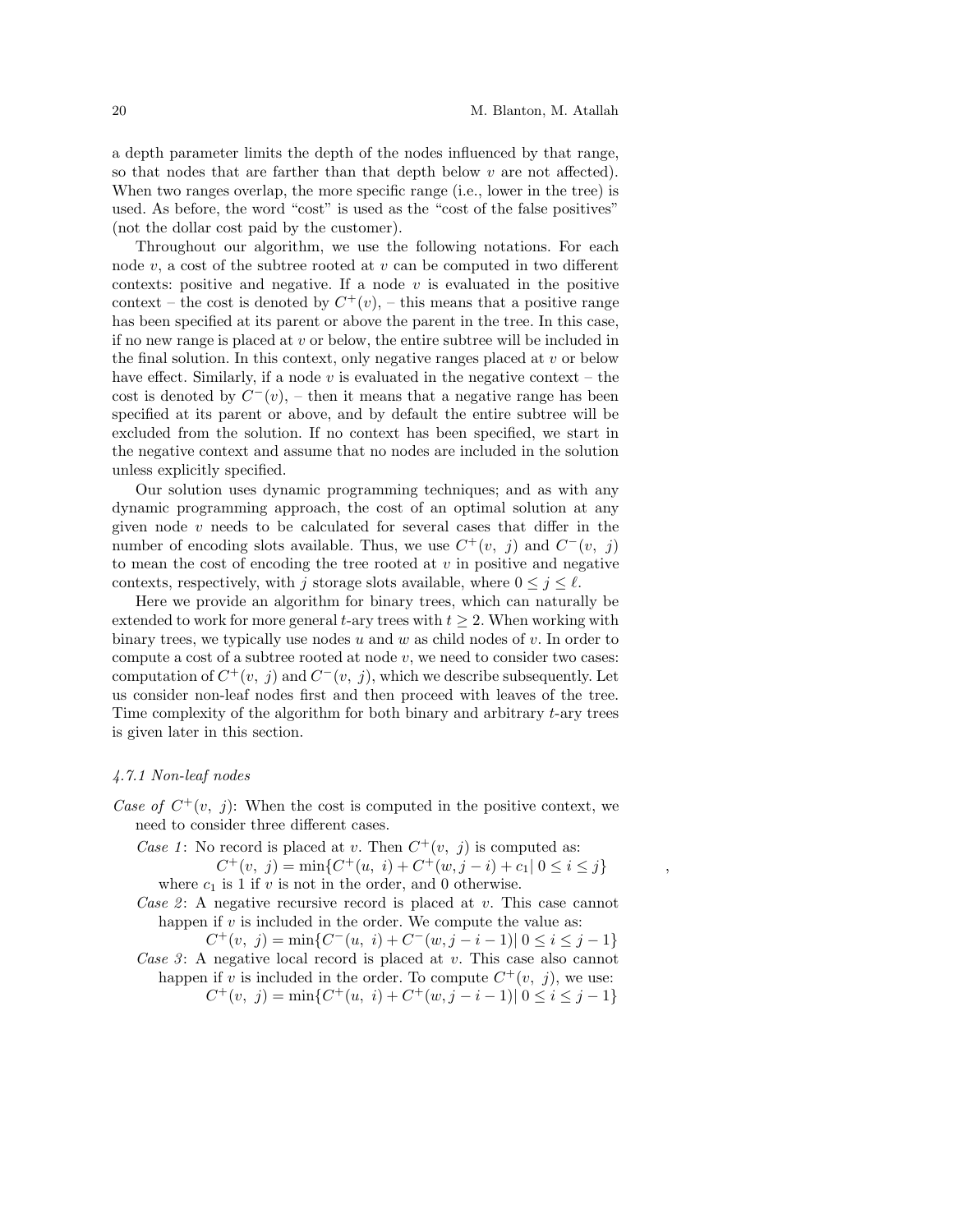After computing all of the values above,  $C^+(v, j)$  is assigned the minimum of the three values.

- Case of  $C^-(v, j)$ : For the negative context there are also three possible cases.
	- Case 1: No record is placed at v. This case cannot happen if v is included in the order. The formula for computing  $C^-(v, j)$  is as follows:  $C^-(v, j) = \min\{C^-(u, i) + C^-(w, j - i) | 0 \le i \le j\}$
	- Case 2: A positive recursive record is placed at  $v$ . In the formula below,  $c_1$  is set to 1 if v was not included in the order, and it is 0 otherwise:
	- $C^-(v, j) = \min\{C^+(u, i) + C^+(w, j i 1) + c_1 | 0 \le i \le j\}$ Case  $3$ : A positive local record is placed at  $v$ . This case normally does not happen when v is not in the order. To compute  $C^-(v, j)$ , we use:
	- $C^-(v, j) = \min\{C^+(u, i) + C^+(w, j i 1) + c_1|0 \le i \le j\}$ Analogously to the previous case,  $C^-(v, j)$  receives the value of the

minimum of the three values computed in these cases.

# 4.7.2 Leaf nodes

- Case of  $C^+(v, j)$ : If  $j > 0$  and v is not in the order, then we can exclude the node from the solution by placing a negative record at it. In this case, the cost  $C^+(v, j)$  is 0. Otherwise, no record can be placed at the node; and the cost  $C^+(v, j)$  is 0 if v is included in the order, and 1 otherwise.
- Case of  $C^-(v, j)$ : If  $j = 0$  and v is included in the order, then  $C^-(v, j)$ should be set to  $+\infty$  to prevent this configuration from being chosen, as it does not satisfy the algorithm's requirements. In all other cases,  $C^-(v, j)$  is 0.

4.7.3 Complexity analysis To compute the cost of an order, we use the above rules to compute  $C^-(root, \ell)$ . Every documents i included in the order is taken into account at the time of computing the cost of the subtree rooted at node i. For a tree of n documents and card's capacity of  $\ell$  slots, this algorithm runs in  $O(n \cdot \ell^2)$  time for binary trees. For arbitrary t-ary trees the algorithm gives  $O(n \cdot \ell^t)$  time.

4.7.4 Access verification Once a solution using the above techniques has been computed and stored on the card, the card will perform access verification as follows:

- 1. On user request to access item  $i$ , the card first checks whether  $i$  is stored on the card in positive context. If true, return accept. If  $i$  is stored on the card in negative context, return reject. Otherwise, proceed with the rest of the algorithm.
- 2. The card sends a request to the server to retrieve the nodes on the path from  $i$  to the root of the tree.
- 3. The server replies with  $\mathcal{P} = \{p_1, \ldots, p_d\}$ , which is the nodes on the path ordered from i to the root of the tree.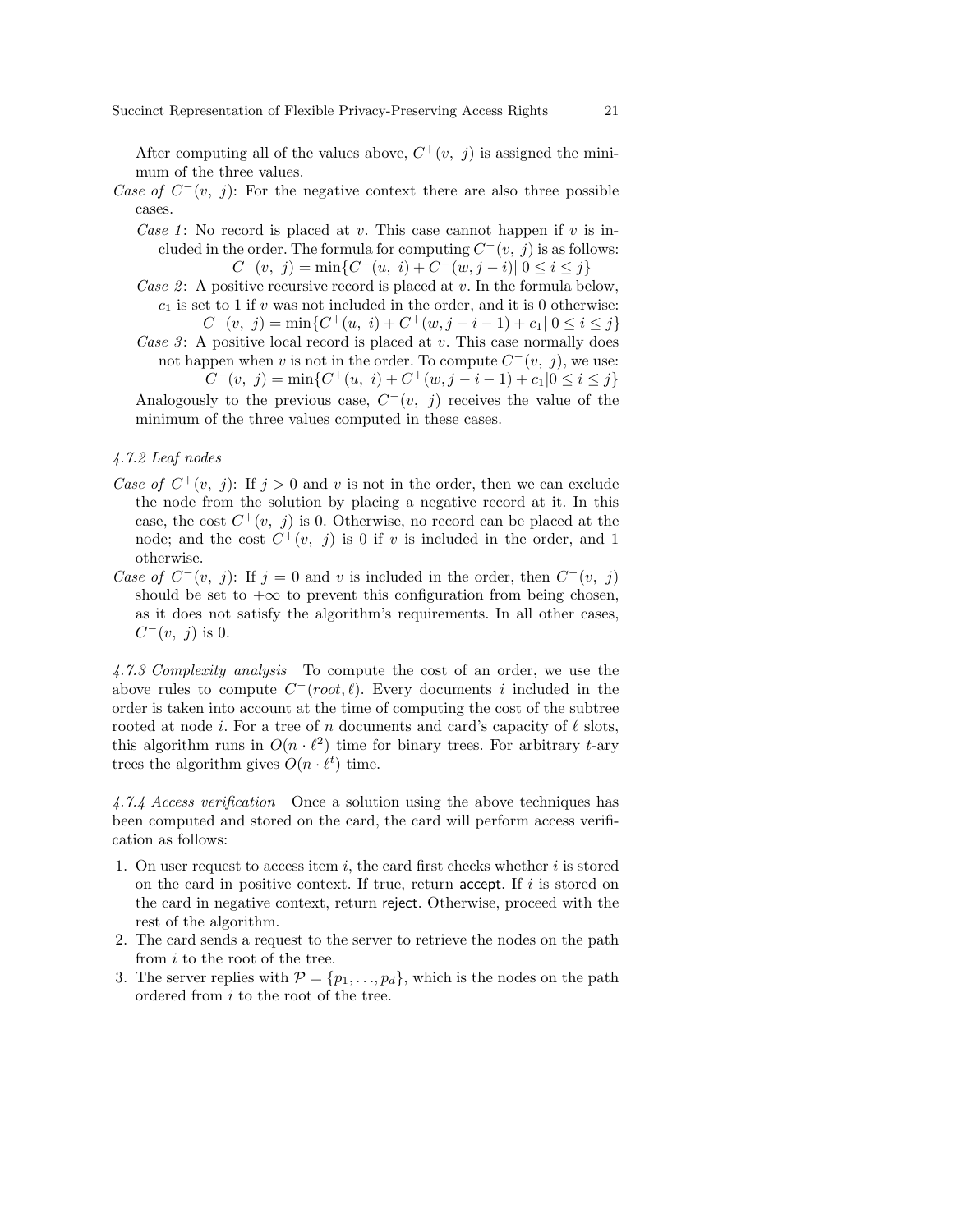- 4. For  $i = 2$  to d, the card performs: if  $p_i$  is stored on the card with a recursive label, then if the context is positive return accept, and if the context is negative return reject. If  $p_i$  is not on the card or is stored with a local label, proceed with the next node  $p_{i+1}$ .
- 5. If none of the  $p_i$ 's was found on the card, return reject.

If  $P$  is short enough to fit on the card, then the server can send it all at once. Otherwise it sends the path in batches small enough to fit on the card. In practice,  $\mathcal P$  is likely to be small, as typical hierarchies tend to have small height. For instance, hierarchies such as collections of newspaper articles might have a very large total number of nodes, but the depth of the hierarchy will be limited by a small constant.

4.7.5 An extension to records of variable depth Let h be the height of the tree. The above dynamic programming approach can be extended to include all possible heights for each node  $v$ . This means that when we compute a cost of a subtree  $C^+(v, j)$  or  $C^-(v, j)$ , we now can specify the depth of the record placed at  $v$ , which can vary from 1 to the height of the subtree rooted at v. In this case, there is no need to distinguish between local and recursive nodes any more, as they are replaced by a single record in which the desired depth is specified. We do not include the algorithm's details because they can easily be derived from the previous algorithm.

For a t-ary tree, this modification implies a factor of h (but not  $h^t$ ) in the algorithm's time complexity, because any record placed at the parent covers one child's subtree at same depth as for another child's subtree. Thus, it takes h times as long to compute the cost of each subtree.

4.7.6 Randomization The above tree algorithm was static, and the solution generated would always be the same for the same set of documents. Thus, it does not satisfy the desirable requirement that even identical subscriptions have different solutions. This can be remedied by using for each subscription a random re-naming  $\pi$  of the node names and then using the new names to describe the subscription on the card. More precisely, at the card generation time, we first run the dynamic programming algorithm to generate card representation. Next, we choose a random permutation  $\pi$  over the  $n$  nodes of the hierarchy (the permutation must satisfy the properties listed in section 4.3) and apply the permutation to the nodes used in the card representation. We then store such permuted representation of access rights on the card.

When the user requests access to a document  $i$ , the card, as before, first asks the server for the *i*-to-root path  $P$  in the hierarchy. Then it applies the random re-naming  $\pi$  to all of the nodes of that path  $P$ , and it finally compares those values with its stored subscription description to determine whether access should be granted.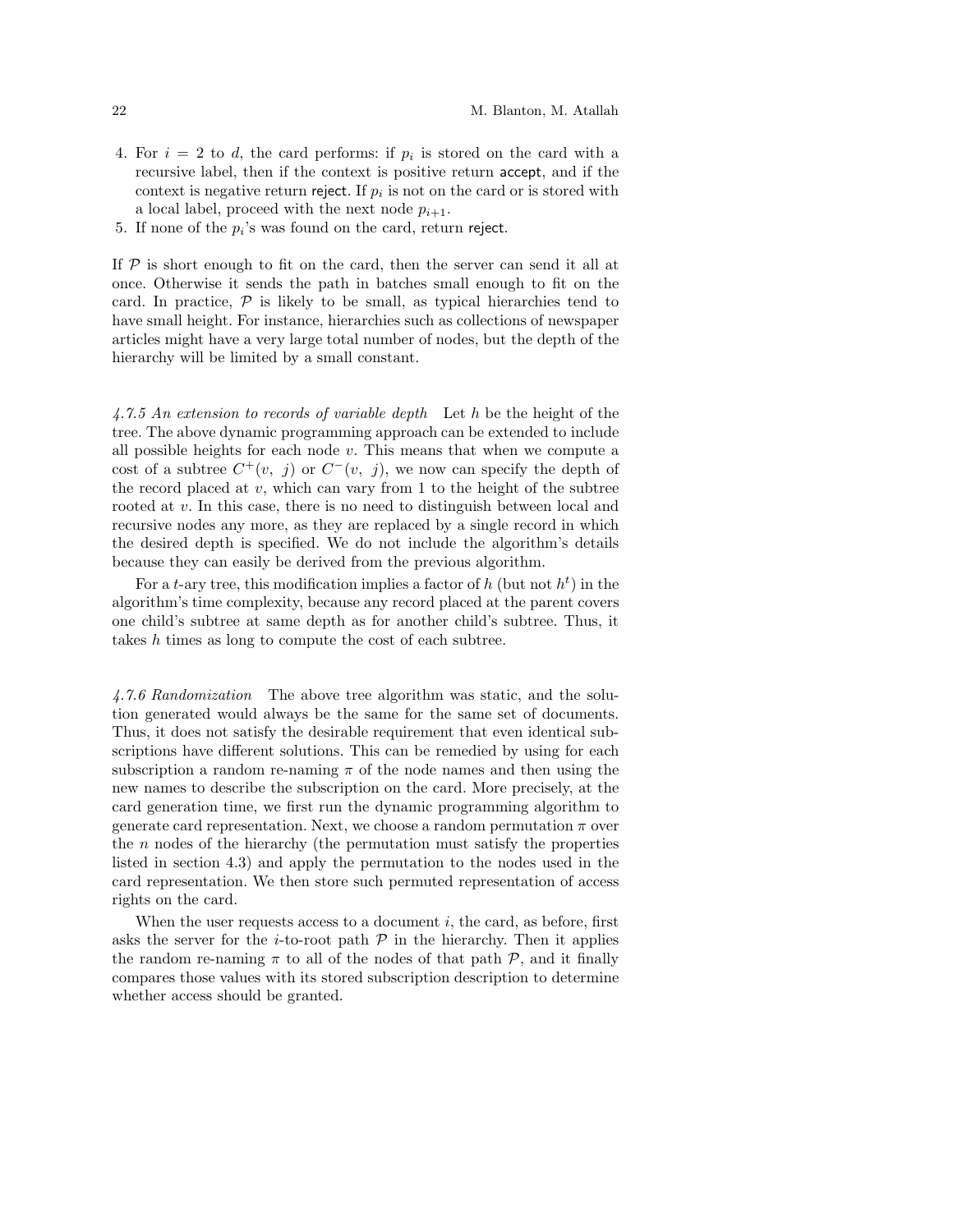## 4.8 Dynamic changes to the repository

In this section we first focus on handling dynamic changes to the repository consisting of unstructured data (i.e., a mere collection of numbered items), and later address this issue for hierarchically structured collections of documents (i.e., trees).

As was shown in section 4.6, the scheme is forward compatible when the documents within the repository are not organized into a structure, i.e., addition of new items to the repository is modeled as assigning to each of them a number strictly larger than the current number of documents in the repository. For instance, if the current data repository has  $n$  documents (numbered 1 through  $n$ ) and there are cards that generate permutations over these  $n$  documents, addition of new  $d$  documents will result in their numbers being  $n + 1, \ldots, n + d$ , and a newly generated card will store permutations over these  $n + d$  documents.

Deletions of documents are also possible using our scheme. First, we would like to point out that a document will not be taken out from the repository while that document is present in at least one current customer subscription (information about documents in use can be collected at the time of subscription purchase; note that this does not violate privacy of the customers). When an unpopular is, however, being removed from the repository, we do the following: the document is simply removed without affecting the rest of the repository (i.e., the remaining documents are not re-numbered). This leaves a "hole" in the consecutive numbering of documents, but if the next new document is assigned this number, the effect of discontinuous numbering is mitigated. Since data repositories tend to grow (but not shrink) over time, removal of documents will not result in unnecessary increase of the number of items being permuted.

Now we would like to discuss handing of dynamic changes in hierarchically structured data repositories. Unlike in the unstructured case, now in addition to insertions and deletions, we also need to deal with restructuring of the items in the repository.

In general, handling dynamic changes to the hierarchy requires more careful treatment, because the structure "captured" by the access right representations on existing cards must be preserved. Therefore, in order to ensure compatibility, any changes we introduce cannot modify the structure of the previous state of the data repository. That is, new branches and subtrees can be added at the root of the tree; and documents to which no user is currently subscribed can safely be removed from the tree (without removing from the data structure the parts of the tree that correspond to such documents).

Structural changes that affect the old parts of the tree can be done using scheduled periodic updates. That is, insertions are introduced as they occur, but such documents are attached as new branches at the root level; deletions and re-structuring, on the other hand, are delayed until the next update. During an update, the structure of the tree is modified using all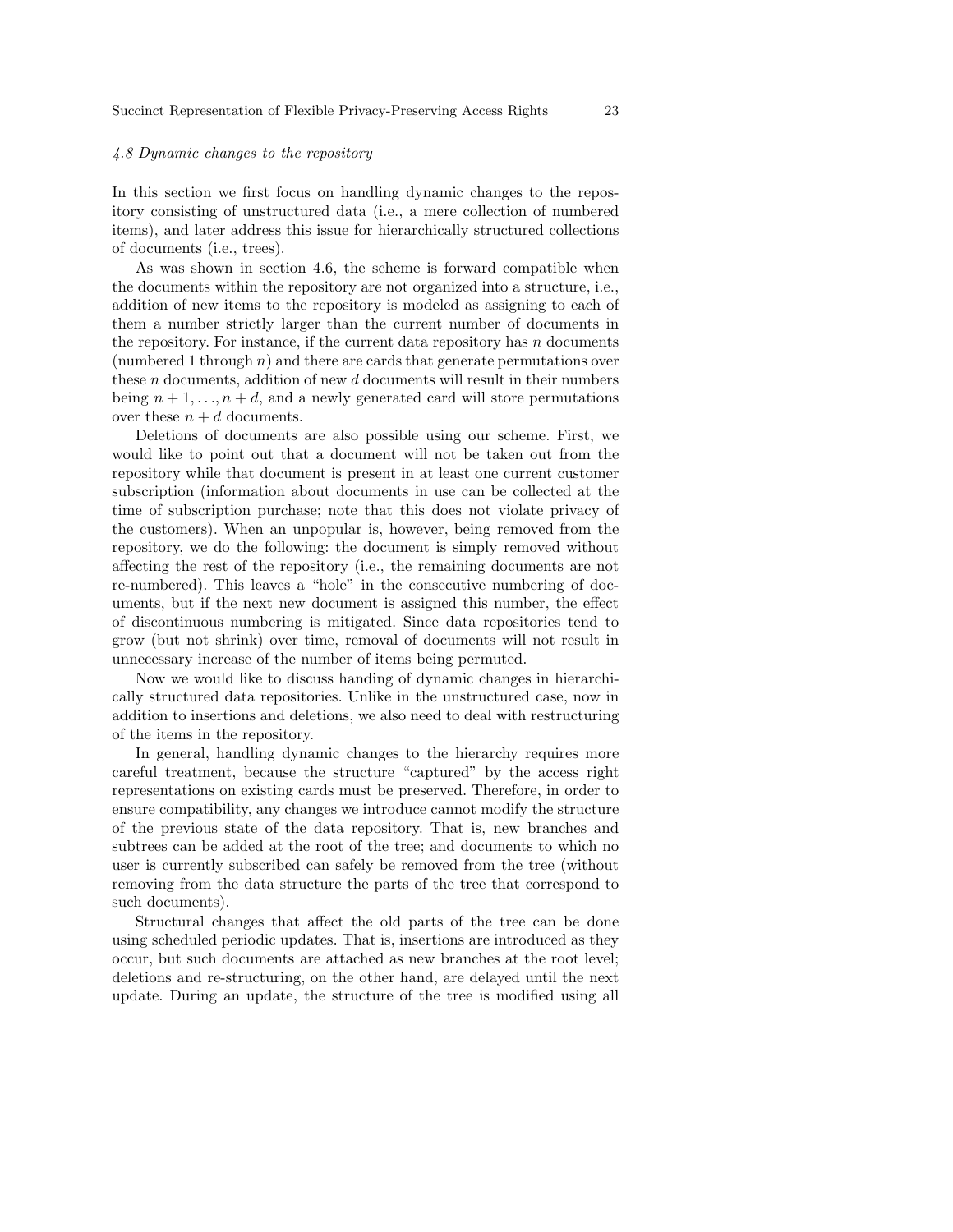pending deletions and re-structuring (parts added to the tree after the last update are also moved to their appropriate places, if necessary). All users submit their subscription preferences and are issued new cards. (Note that in our model it is impossible to recover exact access rights that a user had using her access right representation, therefore we allow each user to select possibly a different set of documents, the total value of which corresponds to the subscription price paid.)

# 5 Approach Based on Minimal Perfect Hash Functions

In addition to the notation described in section 3.2, in this section we use the following notation: A hash function  $h: X \to Y$  is called a *perfect hash* function if it is 1–1, i.e.  $\forall x_1, x_2 \in X$ ,  $h(x_1) \neq h(x_2)$  iff  $x_1 \neq x_2$ . In other words, perfect hash functions never result in collisions. A hash function  $h: X \to Y$  is called a minimal perfect hash function (MPHF) if it is 1–1 and for which  $|X| = |Y|$ . An *order-preserving* MPHF (OPMPHF) also has the property that it maps the *i*th smallest element of  $X$  into the integer  $i$ .

In what follows we use  $f$  to denote a minimal perfect hash function that maps  $\{i_1, \ldots, i_m\}$  to  $\{1, \ldots, m\}$  without collisions. Also, functions  $f', f''$  denote order-preserving MPHFs each of which maps  $\{i_1, \ldots, i_m\}$ to  $\{1, \ldots, m\}$  without collisions and in an order-preserving manner (i.e.,  $f'(i_j) = j$ .

In this section we first give a preliminary solution that utilizes minimal perfect hash functions and is described in section 5.1. For a subscription order of m documents, it results in access rights representations  $O(cm)$ space and the probability of false positives being  $2^{-c}$ , where c is an adjustable parameter. The second, improved, solution uses order-preserving minimal perfect hash functions to achieve significantly better asymptotic performance: with  $O(cm)$  storage space available, the probability of false positives is  $m^{-c}$ . It can be found in section 5.2. Section 5.3 describes extensions to the schemes: it discusses how certain items can be completely eliminated from the possible false positives and also covers space utilization techniques for hierarchies. Finally, section 5.4 addresses dynamic changes to the repository.

#### 5.1 A preliminary solution

Given a card that can store  $k = O(cm)$  bits, this approach gives us: (i) a card creation time polynomial in m, and (ii) the probability of false positives  $2^{-c}$ . Note that it is reasonable to assume that cards can store cm bits. The reason is that this space will be small for relatively small orders; for larger, more expensive orders one can use cards of larger capacity, the manufacturing cost of which can be offset by the amount charged for the subscription order.

In what follows,  $H$  is a keyed cryptographic one-way hash, whose key is unique to each card (to make false-positive information sharing impossible);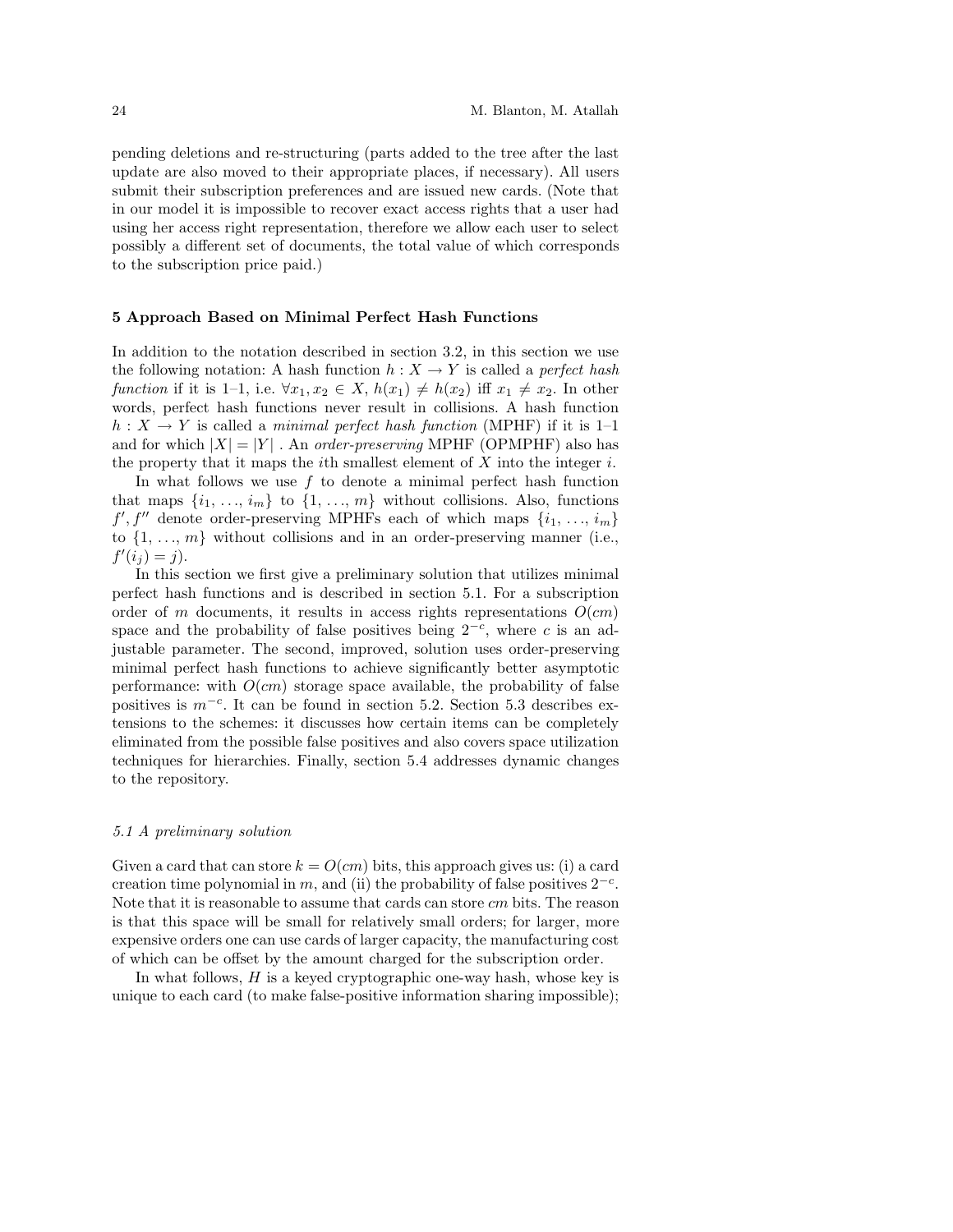the key's purpose is not cryptographic security, but rather making each card unique. The  $k$  bits available do not include the bits needed for storing the key for the hash  $H$ , which would be small in practice. For instance, a 20bit key would result in a million different cards that can request identical  $m$  items yet be different; and the possibility of such sharing when the two cards correspond to different sets of documents significantly decreases. An alternative to a keyed  $H$  is to have the same hash function  $H$  for all cards, but force the random choices made during the computation of a suitable minimal perfect hash function to vary from card to card.

## 5.1.1 Card creation

- 1. Compute a minimal perfect hash function f for  $\{i_1, \ldots, i_m\}$ . Store f in the card using  $O(m)$  bits (according to [22], a MPHF for m random strings can be stored using  $bm$  bits, where  $b$  is a constant and can normally be 2). This leaves  $k' = O(cm)$  bits available for what follows.
- 2. Partition these  $k'$  bits into m blocks of c bits each; call them blocks  $B_i$  $(i = 1, \ldots, m).$
- 3. Let the hash function  $H(x)$  produce a c bits long hash of x (e.g., by considering only c of the 160 bits it produces in case of SHA-1). For every item  $i \in \{i_1, \ldots, i_m\}$ , if  $f(i) = j$ , then set the bits of block  $B_j$  on the card equal to  $H(i)$ .

5.1.2 Access verification Every time a customer uses her card to request access to an item  $i$ , the card performs the following:

- 1. Compute  $f(i)$ ; assume  $f(i) = j$ .
- 2. Compare the c bits of the card's block  $B_j$  to the corresponding computed c bits of  $H(i)$ .
- 3. Access is allowed if these c bits match, and denied otherwise.

#### 5.1.3 Analysis

**Theorem 1** Given  $k = O(cm)$  storage space, the above MPHF-based approach produces in time polynomial in m a solution with the properties of (a) transaction unlinkability and untraceability, (b) unique policy representation, (c) no additional sources of information, (d) forward compatibility, and (e) probability of false positives  $2^{-c}$ .

*Proof* Card creation takes time polynomial in  $m$  because a MPHF can be generated in polynomial time [23]. Given  $k = (c + b)m = O(cm)$  space, the probability of a false positive is less than  $2^{-c}$  (see, e.g., [22] for more detail).

Transaction untraceability is achieved because the card anonymously authenticates to the server and then everything else it sends is a request for a specific data item with no personal or card-specific information. By the same argument, any two transactions are also unlinkable.

Unique policy representation is achieved through the use of the keyed hash function  $H$  or, alternatively, by randomizing  $f$  itself. Each card will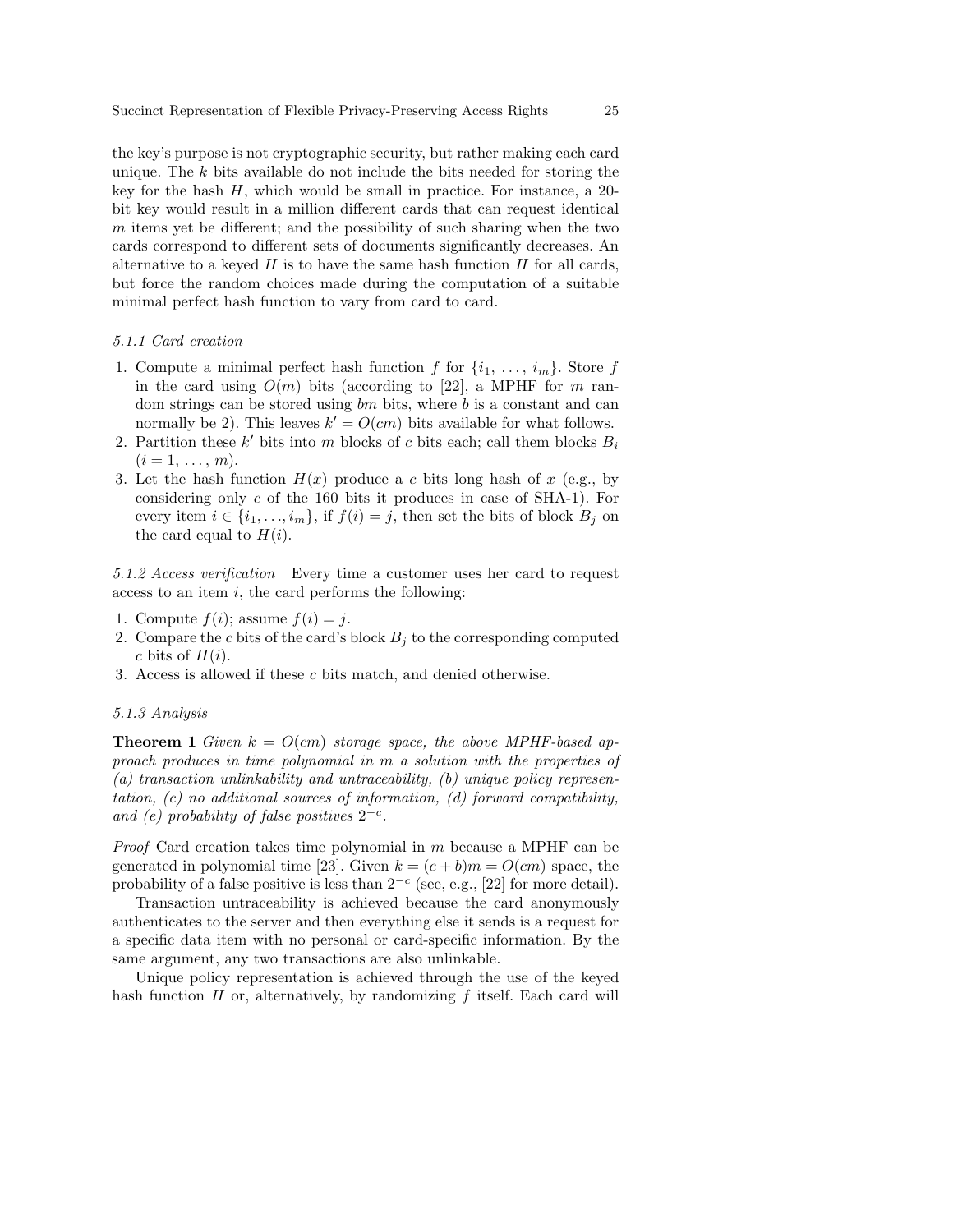also stay operational as we add more items to the data repository because the card is dependent on the purchased items and contains no information about other items or the size of the data repository. This means that the forward compatibility requirement is satisfied. Finally, by design this scheme does not use any additional sources of information.  $\Box$ 

5.1.4 Case where  $c = \log m$  If in the above  $c = c' \log m$  where c' is constant, then the scheme has  $k = O(c'm \log m)$  bits of storage and an  $m^{-c'}$ probability of false positive. In such a case, however, the following simpler scheme that achieves the same bounds can be used. We use a keyed hash function  $F$  (not a perfect one — collisions can occur) that maps items in the range  $[1, n]$  into  $[1, m^{c'+1}]$ . An example of such a function that we use in our further discussion is  $F(i) = H(i) \mod m^{c'+1}$ , where H is a keyed cryptographic one-way hash function. What the card stores is the (at most m) elements of  $[1, m^{c'+1}]$  to which the subscription items map. It allows access to a requested item i iff  $F(i)$  is stored on the card. Since each of the (at most) m numbers stored is  $(1 + c') \log m$  bits long, the total space needed is  $O(c'm \log m)$  bits. The probability of a false positive is no greater than  $m/m^{c'+1} = m^{-c'}$ . This matches the MPHF scheme's performance if  $k = m \log m$ , but it cannot be used if  $k = o(m \log m)$ . When it can be used, however, it has the potential for the following heuristic improvement in its space usage: The m stored elements from  $[1, m^{c'+1}]$  could be such that the trie implied by their bit representations makes further space savings possible (by storing common prefixes or other common bit patterns only once). The expected space needed to store the trie, however, remains  $O(m \log m)$  bits so the savings are by no more than a constant factor, and the multiplicative factor of  $\log m$  in the space complexity remains.

The scheme in the next section achieves the same false positives probability performance of  $m^{-c}$  but without the multiplicative factor of log m in the space used.

## 5.2 An asymptotically better solution

Given  $k = O(cm)$  space available on the card, the approach described in this section and which is based on usage of order-preserving MPHFs gives us: (i) a card creation time polynomial (in fact, linear) in  $m$ , and (ii) the probability of false positives  $m^{-c}$ , where c is an integer parameter that can be chosen so as to achieve a desired PFP. For large enough  $m$  (which we assume is the case since  $m > k/\log n$ , however, it is sufficient to have  $c = 1$ . We start with describing the  $c = 1$  version of the scheme, after which we extend it to larger values of c.

5.2.1 Card creation As usual, we deal with a subscription order  $\{i_1, \ldots, i_m\}$ , where  $i_1 < i_2 < \ldots < i_m$ . We use two order-preserving minimal perfect hash functions  $f'$  and  $f''$ , each computed for this subscription order:  $f'(i_j) = j$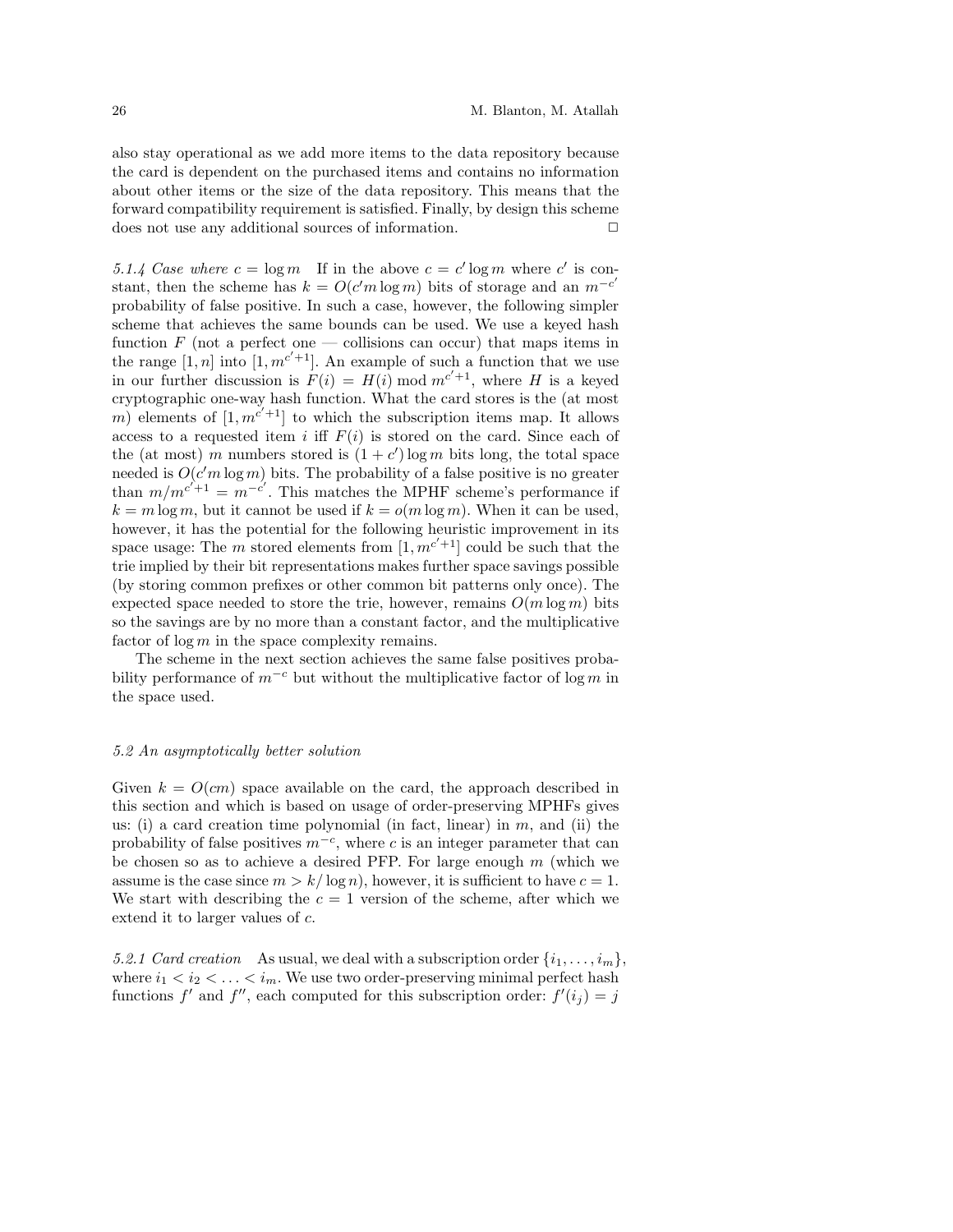and  $f''(i_j) = j$  for all  $j \in [1, m]$ . To see why we use different functions  $f'$ and  $f''$ , we first need to recall that the construction of an order-preserving minimal perfect hash function involves many random choices along the way, and  $f'$  and  $f''$  will differ through those different random choices. While the effect of such functions on the elements of the set  $\{i_1, \ldots, i_m\}$  is fixed and well known for all  $i_j$  (i.e.,  $f'(i_j) = f''(i_j) = j$ ), their effect on elements not in the set  $\{i_1, \ldots, i_m\}$  is arbitrary. Consequently, we use two different functions  $f'$  and  $f''$  for their different effects on randoms r that are not in set  $\{i_1, \ldots, i_m\}$ . This is an unusual use of such functions because we use their random effect on an  $r$  that is not in the set, as much as their predictable effect on an  $i_j$  from the set. The card hence stores  $f'$  and  $f''$ , which take  $O(m)$  bits of space.

While the effect of those random choices on a random  $r \notin \{i_1, \ldots, i_m\}$ has not been investigated in the literature, we postulate that the existing OPMPHF schemes can be used to hash such an  $r$  uniformly on the interval [1, m]. That is, each of  $f'(r)$  and  $f''(r)$  is random and uniformly distributed over  $[1, m]$ . What follows is subject to this assumption<sup>5</sup>.

5.2.2 Access verification To verify a request to access an item i, the card needs to perform the following steps:

1. It computes  $f'(i)$  and  $f''(i)$ .

2. Access is granted if  $f'(i) = f''(i)$ , and denied otherwise.

5.2.3 Extension to higher values of  $c$  The above description results in the PFP being  $\frac{1}{m}$ . To obtain versions of the scheme with PFP of  $\frac{1}{m^c}$  for  $c > 1$ , instead of using two functions  $f'$  and  $f''$ , we use  $c+1$  such functions: access to i is granted if all  $c + 1$  functions map i into the same value, and is denied otherwise. Of course, different random parameters are selected when constructing each of these  $c+1$  functions, and the space complexity becomes  $O(cm)$  bits.

Note that if the value of  $c$  is relatively large compared to  $m$ , it might be difficult or even impossible to generate  $c+1$  different functions for those  $m$  items. In such a case, either the value of  $c$  might be lowered, or the space needed to store these  $c + 1$  functions might have to be increased (each function will still require  $O(m)$  bits but with a larger than optimal constant).

<sup>&</sup>lt;sup>5</sup> It is possible that OPMPHF representations that use an optimally small number of bits bm will not involve many random choices for certain elements of the set  $\{i_1, \ldots, i_m\}$ . This means that  $f'(r)$  and  $f''(r)$  might not be truly independent for some values of  $r$ . To magnify the randomization effect of the functions on such  $r$ 's, we might want to increase the space occupied by the functions by increasing the value of the constant  $b$ , and make sure that the number of random choices during function generation is large. Obviously, this topic deserves further investigation and formal treatment.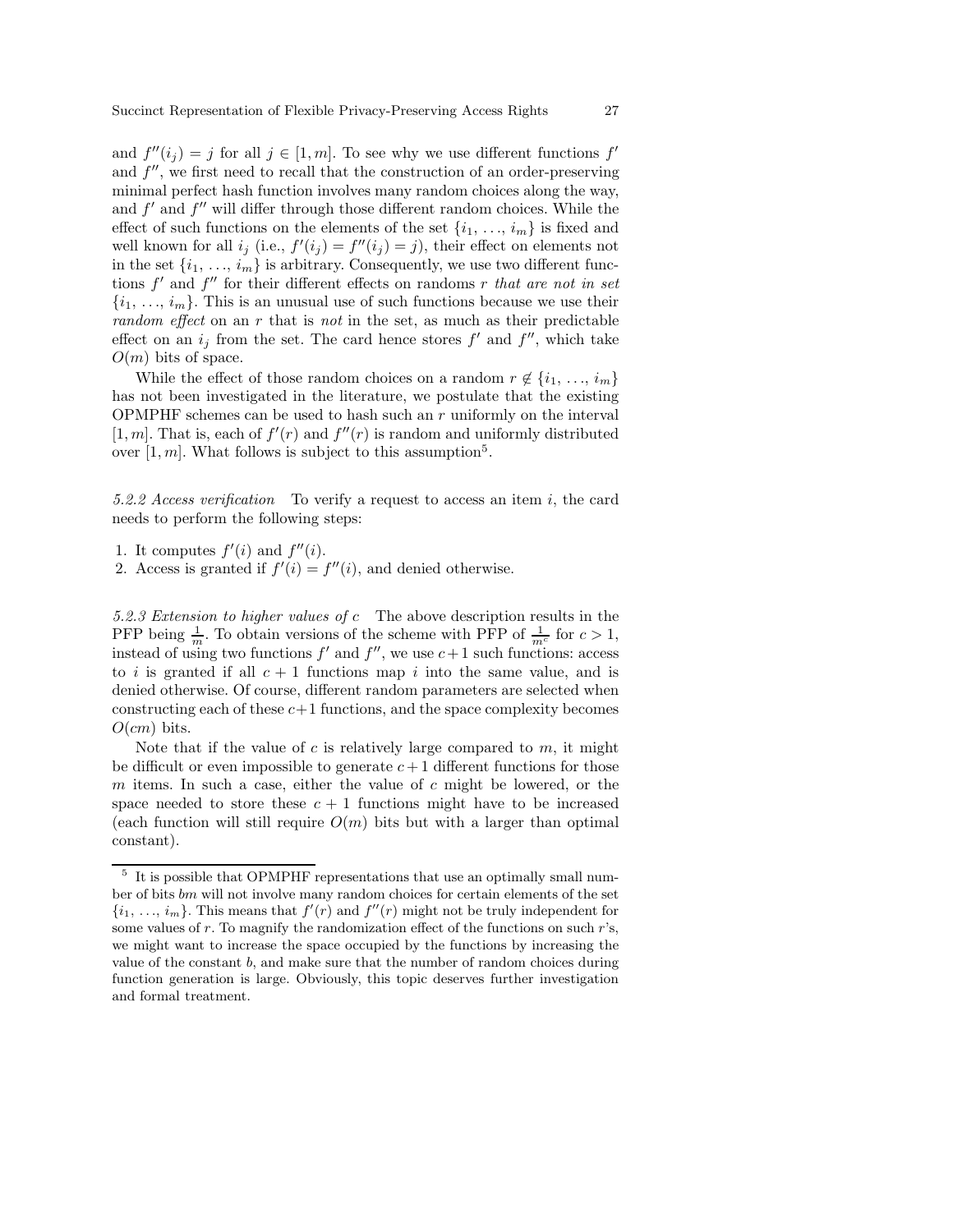# 5.2.4 Analysis

**Theorem 2** Given  $k = O(cm)$  space, the above OPMPHF-based approach produces in time polynomial in m a solution with the properties of  $(a)$  transaction unlinkability and untraceability, (b) unique policy representation, (c) no additional sources of information, (d) forward compatibility, and (e) probability of false positives  $m^{-c}$ .

*Proof* Each of the  $c + 1$  functions can be computed in linear time and space [21], therefore the claimed card creation time holds. We now argue that the probability of a false positive is  $m^{-c}$ . First we note that, for an  $r \notin \{i_1, \ldots, i_m\}$  to be a false positive, all of the  $c + 1$  functions must map r into the same value. Recall from our above assumption that the choices of different random parameters for each such function  $f'$  randomize  $f'(r)$ uniformly over  $[1, m]$ , and thus the probability that, given a random r,  $f'(r)$ will fall into a specific cell is  $\frac{1}{m}$ . By choosing the different functions' random parameters independently, this effectively makes the value of  $f'(r)$  independent of the other  $f''(r)$  values. The probability that the  $c+1$  functions map r into the same value is therefore  $1 \cdot \left(\frac{1}{m}\right)^c = m^{-c}$ .

Property (b) is ensured through the random choices in selection of the functions, and properties  $(a)$ ,  $(c)$ , and  $(d)$  are by the same arguments as in the proof of Theorem 1.  $\Box$ 

# 5.3 Extensions

In this section we provide two extensions to the scheme described. Namely, we show how to completely eliminate certain items from the false positives and also how to extend our scheme to hierarchical data structures.

5.3.1 Decreasing the value of false positives Recall that in section 4.5.2 we talked about excluding certain items of high demand from the list of false positives. Performance of any of the MPHF-based schemes can also be improved with respect to the cost of false positives if we can ensure that such generally popular (so-called "hot") items are not among the false positives. Also recall that for each customer these items can be system-wide, card-specific, or both.

There are various ways of ensuring that such hot items are not among the false positives of a customer order. In what follows we describe different ways of achieving it. Before proceeding with the specific approaches, we first describe the pre-processing step that applies to all of them. The preprocessing requires the algorithm to determine the following three sets of documents: (i) the set of documents in the customer order; (ii) the set of system-wide hot items; and (iii) the set of card-specific hot items. Note that the set (ii) or (iii) could be empty, depending on the application, the repository, and document characteristics. Next, we combine the sets (ii) and (iii) into a single one and call it a "negative subscription list." Let  $m_h$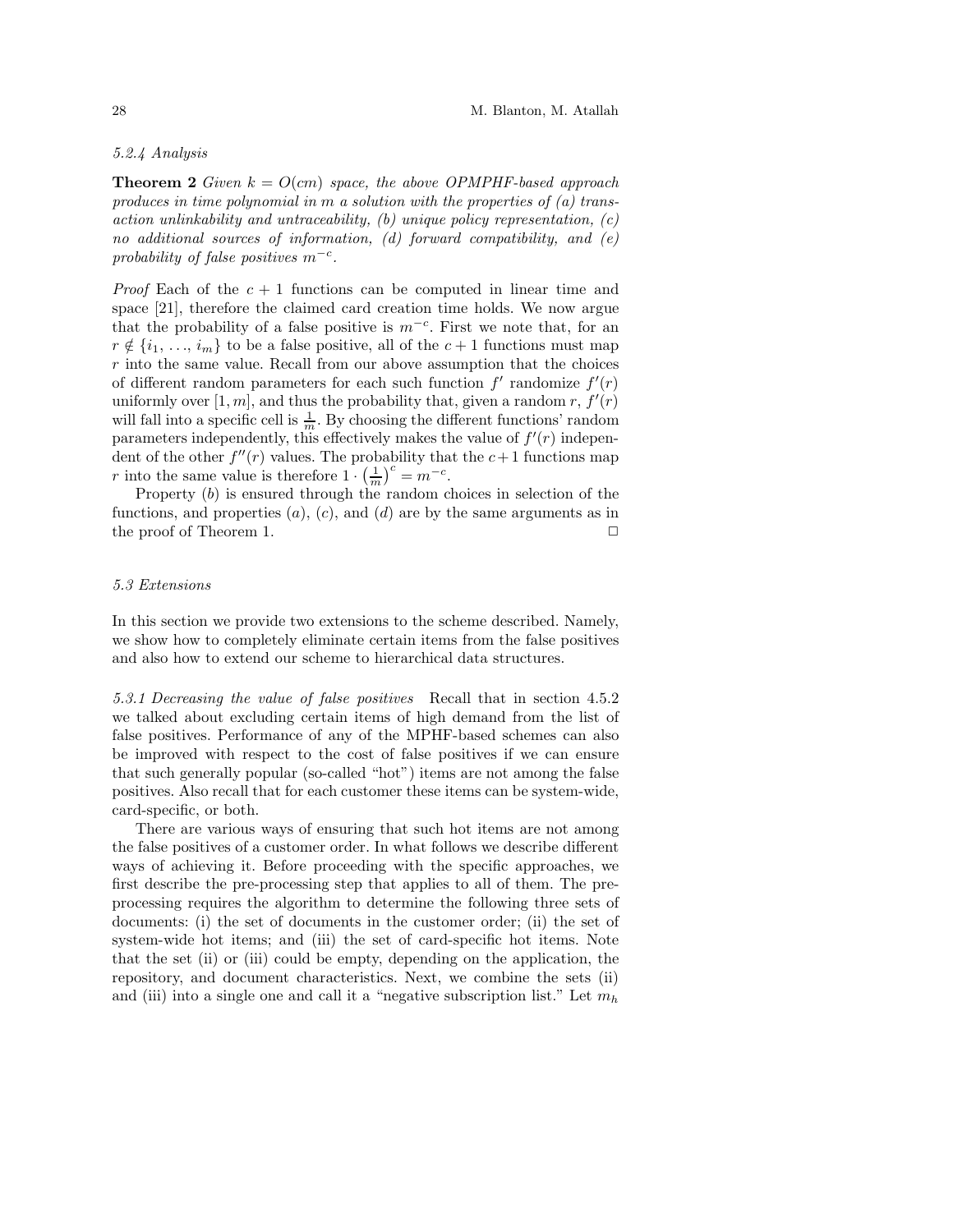denote the cardinality of such a set. Now we are ready to proceed with the specific techniques.

- 1. One way of isolating such hot items from the rest of the documents is by incorporating their isolation into the random choices used in card generation. That is, after we make random choices at the card-creation time, we can evaluate the resulting encoding against the list of the hot items. If, as a result, any of them (or any number of them above a certain threshold) is among the false positives, we repeat the card-creation process with another set of random choices until the desired level of false positives with respect to these hot items is achieved. Note that the time needed to generate a card with none of the hot items among the false positives will be directly proportional to the number of such hot items. That is, given truly random choices and, for instance, having  $k = O(cm)$ and  $P\ddot{F}P = 2^{-c}$  (for the MPHF-based approach), the probability that none of the hot items are among the false positives is  $\left(1 - \frac{1}{2^c}\right)^{m_h}$ . Thus, the expected number of times one needs to invoke the card-creation algorithm is  $(1 - \frac{1}{2^c})^{-m_h} - 1$ .
- 2. Another approach is to map the popular items to a region different from the legitimate subscription items on the card. More precisely, given the set of subscription items and the negative subscription list, we can use the techniques used in card generation on both of them, with the difference that access to the items in the first set is permitted, while access to the items from the second set will be denied. First, we use our techniques to generate a representation of access rights for the subscription order as before. Then we test every item on the hot list against this representation and determine which of them are among the false positives (their number will be  $PFP \cdot m_h$  on average and we denote that number as  $m'_h$ . Next, we create a list consisting only of the hot items that happened to be false positives, and apply our techniques to that list mapping it to a separate region on the card. Access to every document that successfully hashes to that second region will be denied (for that reason we need to check all documents on the original subscription list to ensure that access to them will not be denied; if any of them do hash successfully on the denied region, re-run this algorithm as many times as needed until none of the subscription documents land on that region successfully).

Once the card is created using the above description, it is issued to the customer. When the customer requests an item, the card first checks that access to it is permitted (using the first region) and then it checks that it is not among the items access to which should be denied (using the second region).

The foregoing approach obviously increases the space necessary to represent a subscription order. Thus, now instead of requiring the card's storage space k be, for instance,  $O(cm)$ , it will be a function of m and  $m_h$  (e.g.,  $k = O(c_1m) + O(c_2m'_h)$ ). This increase in the space, however, may be worthwhile, if it costs less than the cost associated with the hot items being among the false positives. It is clear that this technique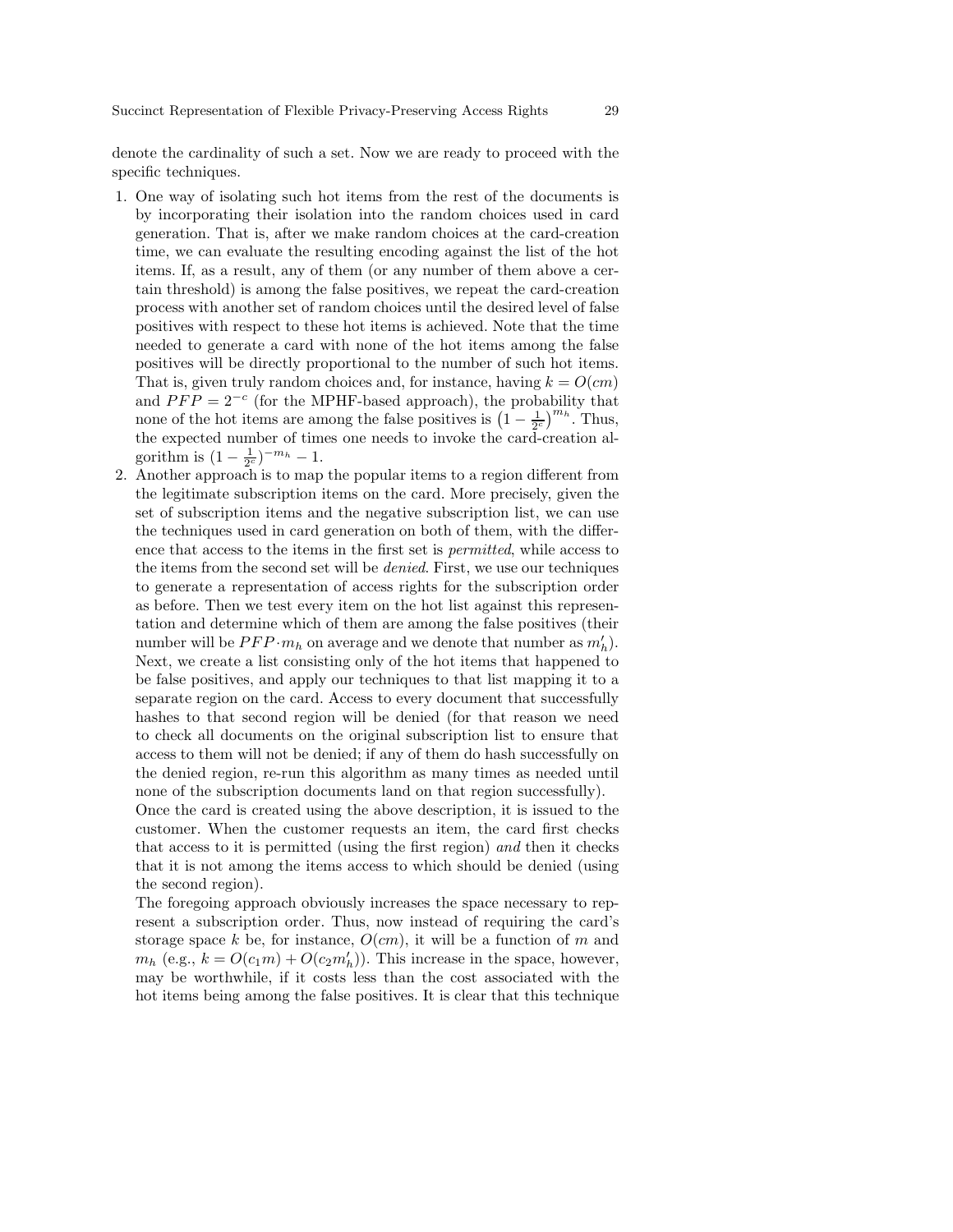should be used when the size of the hot items list is large enough, so that it is difficult to prevent these items to be among false positives using other techniques.

3. Finally, another way to deny access to hot items is to merge the list of the subscription items with the negative subscription list, but place a special mark on each of them indicating whether access to the document should be permitted or denied. Thus we run our regular card-creation algorithm on the joint list, but mark each resulting hash with a permit or a deny mark. When a customer requests an item (having the card generated according to this approach), access to that item will be permitted only if passes the card test and the mark on the corresponding hash is of the access type.

This method results in even larger storage increase than in the previous case (i.e.,  $k = O(c_1m) + O(c_2m_h)$  instead of  $k = O(cm)$ ), but it is simple and fast to produce. Thus, it can be useful in cases when the list of hot items is short, but the damage of having them among the false positives is large (i.e., we want absolutely none of them to be among the false positives).

Which method to choose will depend on the target application and the specific customer order. More precisely, the size of the subscription order and the number of hot items access to which must be denied will determine what approach to use. In general, it is possible to combine the above techniques into a hybrid scheme, where, for instance, access to a fraction of the hot items is prevented through the random choices (using a certain number of iterations as in the first technique) and access to the remaining fraction of the hot items is prevented through a negative list. We believe such a hybrid solution will be best in terms of time and space resources used.

In general, in our schemes the rate of false positives is very small (e.g., for  $m = 100$  and  $c = 3$  the PFP is one in a billion), and therefore even if the list of hot items is long, only a tiny fraction of them will be among the false positives, which needs to be isolated. This permits us to use the above special treatment for those few items, if we want absolutely no hot items to be among the false positives.

5.3.2 Improving space utilization for hierarchies As was mentioned in section 4.7, hierarchically structured data repositories provide additional possibilities for efficiently utilizing storage space on the cards and therefore minimizing the rate of false positives. For tree-like hierarchies, the objects in the repository can correspond to the leaves of the tree. In addition, the internal nodes correspond to categories of objects and are also marked with unique identifiers. Then great space savings can be achieved if now instead of storing all  $m$  items, we store nodes of the tree, the entire sub-trees of which are among the  $m$  items.

Our techniques can be extended to such hierarchical repositories if we assume that for every item  $i$  its "path to the root" can be obtained from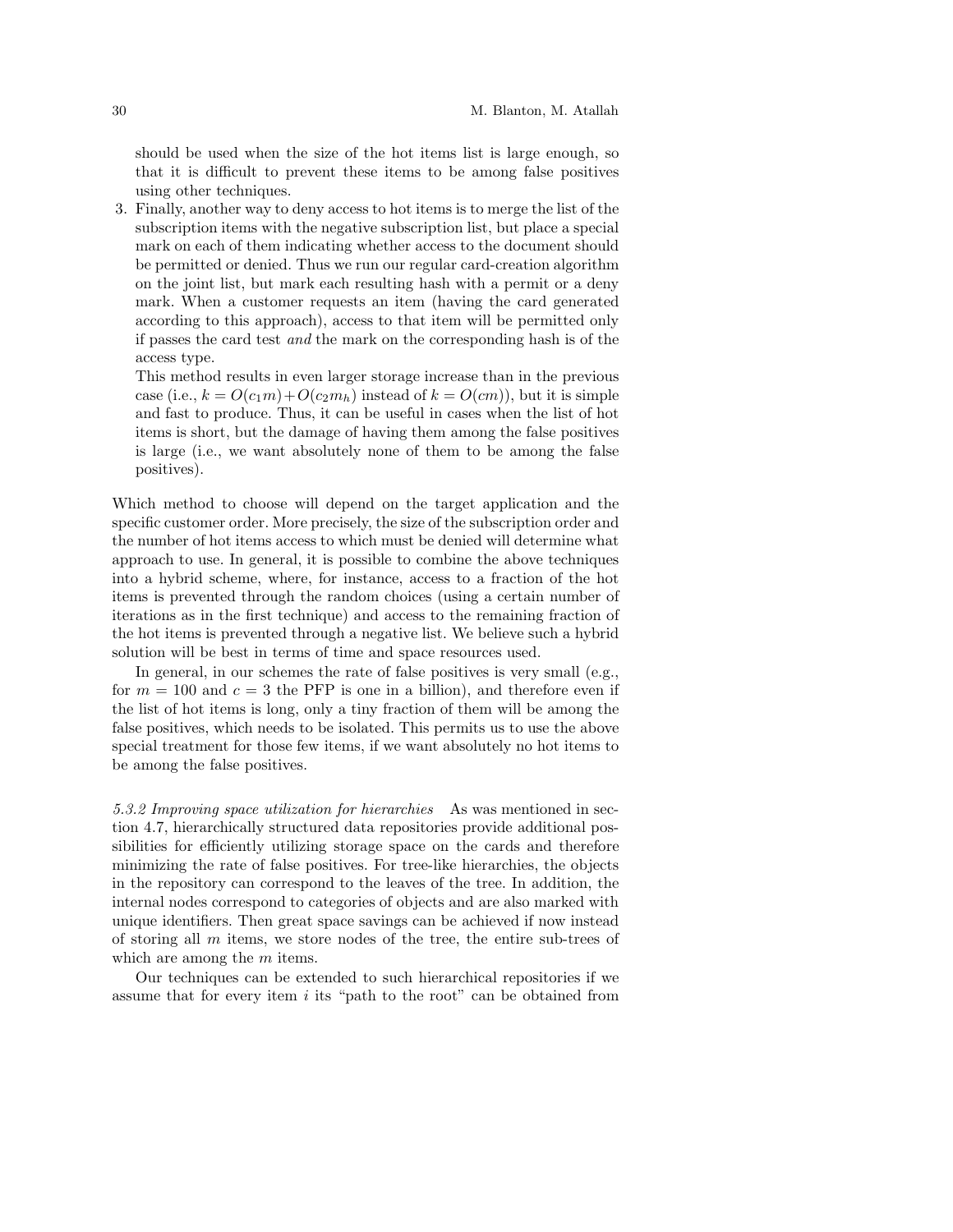the server. One possibility is to use the following procedure to obtain a list of items to be included in the representation of access rights. In what follows, assume that the hierarchy is a tree (of any degree), and the leaf nodes (that correspond to actual items) are numbered 1 through  $n$  (from left to right). Let us also assume that the total number of nodes in the tree is  $N$ ; the internal nodes are numbered  $n+1$  through  $N$ ; and the subscription is given as a list of m leaf nodes  $\{i_1, \ldots, i_m\}$  sorted in the increasing order. The resulting list of nodes (which will be used to represent access rights) is denoted  $L = \{j_1, ...\}$ . Note that for each  $j_k \in L$ ,  $1 \le j_k \le N$  and  $|L| \le m$ . The following procedure creates such a list L:

- 1. Set  $L = \{i_1\}.$
- 2. For each  $k = 2, ..., m$ , do:
	- (a) Set  $L = L \cup \{i_k\}$ .
	- (b) Let p be the parent of  $i_k$  and let  $c_1, \ldots, c_p$  denote the children of p. If every  $c_j \in L$ , set  $L = (L \setminus \{c_1, \ldots, c_p\}) \cup p$ ; and recursively repeat this step going up in the hierarchy (i.e., starting with the parent of p until no more changes are made to L.

Having the list  $L$ , we then apply the MPHF techniques to it to generate the card itself. Note that this will introduce space savings because now instead of having m records, we will need  $|L| \leq m$  records to represent the access rights, in some cases having  $|L| \ll m$ . We would like to point out again that the exact savings will be determined by the type of the data structure and user patterns in selecting items for their subscriptions.

Note that unlike in the techniques given in section 4.7 for tree-like hierarchies, the representation of access rights obtained in the above (or similar) fashion cannot introduce any false positives: in order to meet the claimed rate of false positives, no false positives are permitted in addition to those introduced through the use of minimal perfect hash functions.

Adoption of the above techniques will affect card operation at the time a user makes a request to access an item. That is, now instead of directly applying the hash function to the document being requested (assume it is  $i$ ) and checking for its access rights, the card will need to retrieve information about the nodes on the way from  $i$  to the root. Then the card checks every item on this list and assumes that the user has access rights to i if she has access to at least one node on the list.

It is clear that the foregoing techniques involve more interaction with the server (i.e., retrieval of public information stored at the server). It is not clear, however, how to avoid this extra interaction: while it is well known that ancestral relationships in a tree are completely described by two linear listings of its nodes (e.g., preorder and postorder), this is not immediately exploitable because of the randomization introduced by the hashes. This clearly deserves further investigation.

An additional complication is that, in hierarchically structured objects, care must be exercised to ensure that certain nodes are not among the false positives. For instance, during the card creation process we must ensure that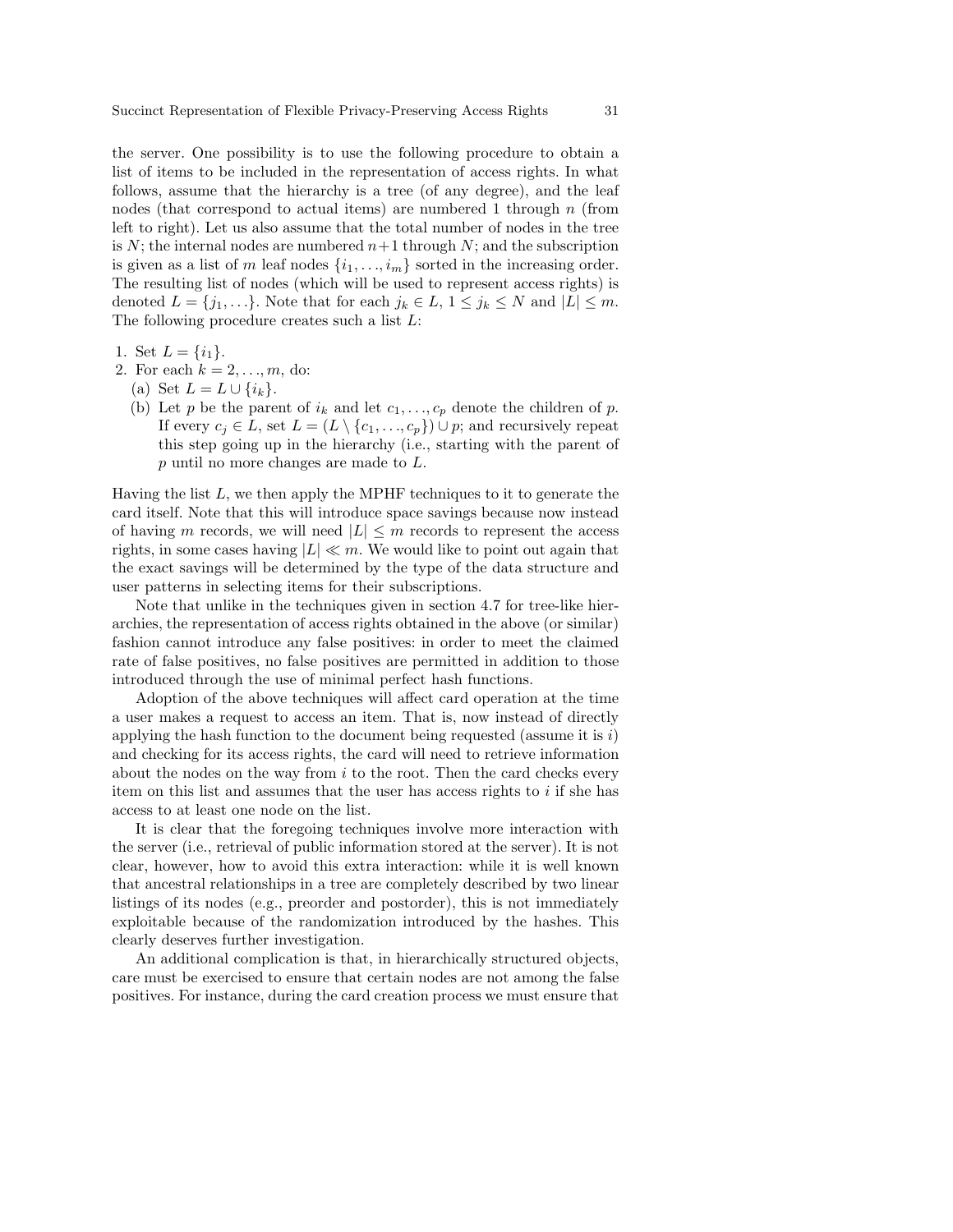the root of the tree and other nodes high in the hierarchy are not among the false positives. This is especially important now, when information about the hierarchy (and unique numbers associated with nodes higher up in the hierarchy) is publicly available. Techniques of the previous subsection then can be applied to this case to exclude the special items from the possible false positives.

## 5.4 Dynamic changes to the repository

Similar to the scheme given in section 4, we need to consider the behavior of this second approach with respect to dynamic changes to the repository, which should be done for both unstructured collections of documents and repositories in which the documents are organized in a hierarchy (more precisely, in a tree). In either case, this scheme exhibits the same characteristics with respect to dynamic changes as those of the first scheme. Thus, the results reported in section 4.8 for the first scheme apply to this case as well and are not repeated here.

#### 6 Comparison of the Schemes

In this work we gave two schemes for minimizing space requirements to permit user access to items of their choice from a large data repository in a privacy-preserving manner. Both of the schemes comply with the design goals of: transaction untraceability and unlinkability, unique policy representation, single storage device, fast operation, and forward compatibility of the schemes. They, however, have drastic differences: while the first approach assumes a fixed amount of storage space available for a subscription order and attempts to produce an encoding that minimizes the number of false positives for that order, the second approach has explicit space requirements that depend on the order size, but it guarantees a low rate of false positives. Thus, the second method assures the bounds on PFP given the space available, but the first method is the best-effort approach that attempts to meet the feasibility criteria.

Properties of the schemes that are based on minimal perfect hash functions (i.e., from section 5) are summarized in Table 1. The reason why the table lists performance only of the schemes based on MPHFs is that the performance of the permutation-based approach will be completely determined by the stopping criteria used, does not have fixed upper bounds, and thus cannot be directly compared to other schemes.

Among all schemes given in section 5, the tree-based  $k = O(m \log m)$ space approach described in section 5.1.4 is the simplest to implement, and its space usage can be heuristically lowered as described in that section. This approach, however, cannot be used if  $k = o(m \log m)$ , whereas the MPHFbased scheme can work in cases when  $k = o(m \log m)$ , e.g., when  $k = O(m)$ . In general, both of these approaches give the same rate of false positives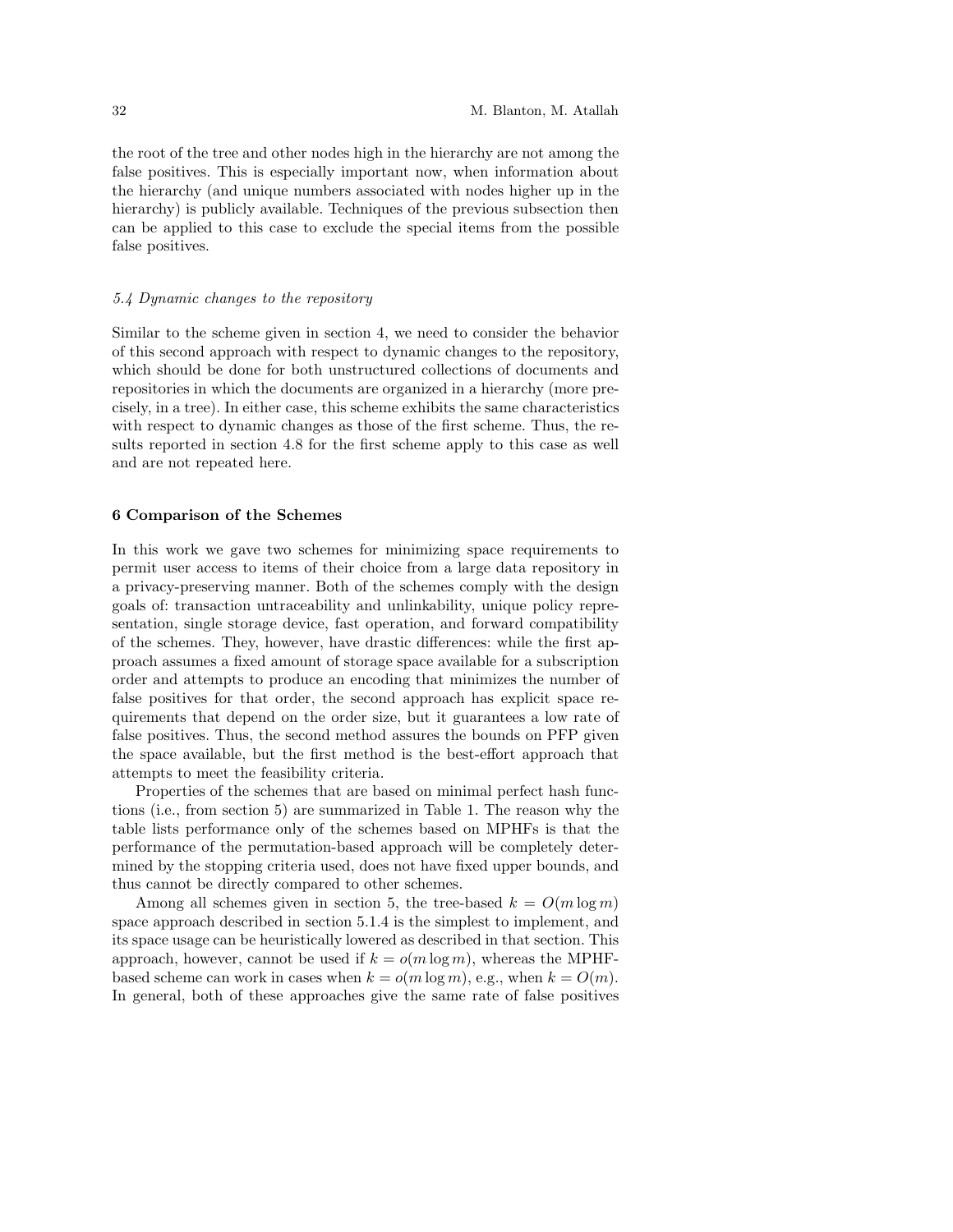| <b>Scheme</b> | Space | $k =$<br>O(cm) | $\equiv$<br>$O(cm \log m)$ |
|---------------|-------|----------------|----------------------------|
| MPHF-based    |       | $2-c$          | m                          |
| OPMPHF-based  |       | $m^{-c}$       | $m^{-c \overline{\log m}}$ |

Table 1 The rates of false positives of the schemes for different storage space bounds. Here  $m$  is the number of items in the subscription,  $k$  is the storage space, and c is a constant.

of  $m^{-c}$  if  $k = O(cm \log m)$ . The OPMPHF-based approach of section 5.2 achieves the same false positives rate of  $m^{-c}$ , but with an asymptotically lower requirement for space:  $O(cm)$  bits.

Let us next provide a heuristic to determine what scheme should be used for card generation, assuming that all of the approaches are available to build a user's card. Let  $I_m = \{i_1, \ldots, i_m\}$ , and let f be a function that given a set  $I_m \subseteq \{1, ..., n\}$  determines its value and outputs the maximum allowable card size  $k$ . Note that, depending on the application and available technology, f might be independent of its argument and always output a fixed size; or it also might use its argument to select one of the few available card sizes. Let  $C \in \{0,1\}^k$  denote an instance of access rights representation for a set  $I_m$ . Also let us use the following naming conventions for card generation algorithms:

- SingleBitScheme: Can be used when the card's capacity  $k$  exceeds the repository size n. Then the encoding on a card will allocate one bit per repository document and set the bit for each  $i_j \in I_m$  to 1 and all other bits to 0. There are no false positives in this case.
- ListItemsScheme: Can be used when the card's capacity k exceeds  $m \log n$ . Then the encoding on a card will list all items  $i_j \in I_m$ . Similar to the previous scheme, PFP= 0 in this case.
- PermutationScheme: The scheme described in section 4. This algorithm requires a set of evaluation rules (or stopping criteria)  $\tau$  for its execution. We also define  $p, 0 < p < 1$ , to be the portion of the card dedicated to storing the seed of the random permutation.
- MPHFScheme: The MPHF-based scheme described in section 5.1. In addition to the information about the subscription order and card capacity, the algorithm takes two other arguments  $c_1$  and  $b_1$ . Here  $c_1$  serves the role of the configurable parameter  $c$  in the scheme (i.e., the probability of false positives will be  $2^{-c_1}$ ), and  $b_1$  is a constant such that  $b_1 \cdot m$ space is needed to store the MPHF for  $m$  items. Note that  $c_1$  may be a function of m or  $I_m$ .
- OPMPHFScheme: This is the scheme described in section 5.2. Similar to the MPHFScheme( $\cdot$ ), this algorithm takes parameters  $c_2$  and  $b_2$ , where  $c_2$  represents the desired PFP (i.e., PFP=  $m^{-c_2}$  and  $c_2$  is possibly a function of the subscription order) and  $b_2 \cdot m$  bits are needed to store the OPMPHF for m items. Note that  $b_2$  will be higher than  $b_1$ .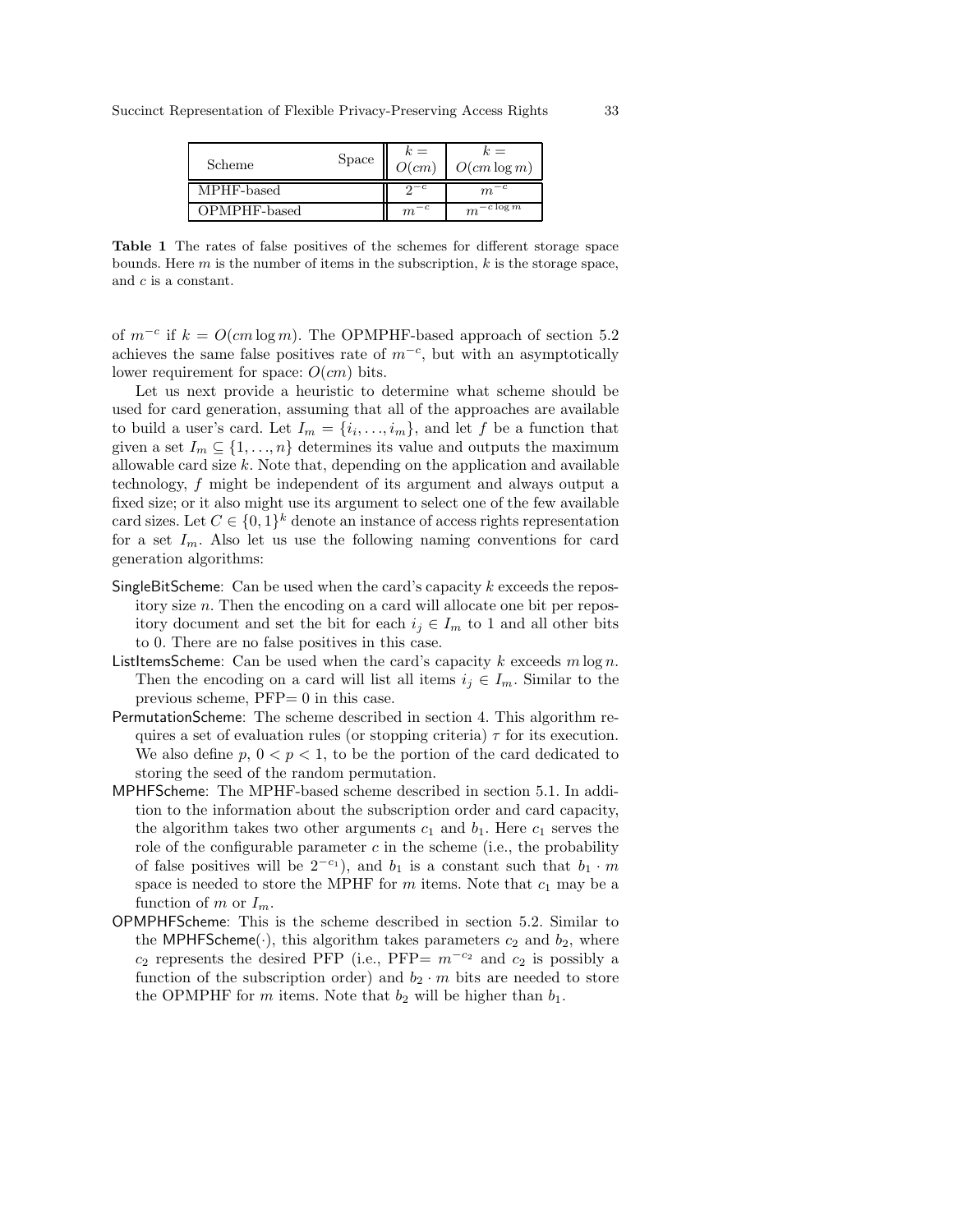```
SelectScheme(n, I_m, p, \tau, c_1, c_2):
compute k = f(I_m)if k > nC = SingleBitScheme(n, I_m, k)else
   if k \leq m \cdot \lceil \log_2 n \rceilC = ListItemsScheme(n, I_m, k)else
      if k > c_2b_2mC = \text{OPMPHFScheme}(n, I_m, k, c_2, b_2)else
         if k \ge (c_1 + b_1)mC = \text{MPHFScheme}(n, I_m, k, c_1, b_1)else
             C = PermutationScheme(n, I_m, k, p, \tau)return C
```
Fig. 2 Algorithm for selecting a scheme for card generation.

Figure 2 gives an algorithm for selecting the most suitable card generation scheme assuming that all of the above card creation algorithms are available. It assumes that the data repository is an unstructured collection of documents.

Finally, we would like to summarize that our solutions can be used for different applications, with the most intuitive ones being digital libraries that might contain books, articles, magazines, and also music, video, and other objects. With such systems in place, a customer can purchase a subscription to the items of interest from stores, or libraries, and have anonymous access to the documents from many convenient locations as well. Other usages include access to locally stored (encrypted) objects, where software trusted by the document owners mediates access (effectively playing the role of the server) and on-demand decrypts the objects that the user is authorized to access.

## References

- 1. M. Atallah and J. Li. Enhanced smart-card based license management. In IEEE International Conference on E-Commerce (CEC'03), pages 111–119, June 2003.
- 2. G. Ateniese, J. Camenisch, M. Joye, and G. Tsudik. A practical and provably secure coalition-resistant group signature scheme. In Advances in Cryptology  $-$  CRYPTO'00, volume 1880 of LNCS, pages 255–270, 2000.
- 3. G. Ateniese and B. de Medeiros. Efficient group signatures without trapdoors. In ASIACRYPT'03, volume 2894 of LNCS, pages 246–268, 2003.
- 4. T. Aura and D. Gollmann. Software license management with smart cards. In USENIX Workshop on Smart Card Technology, May 1999.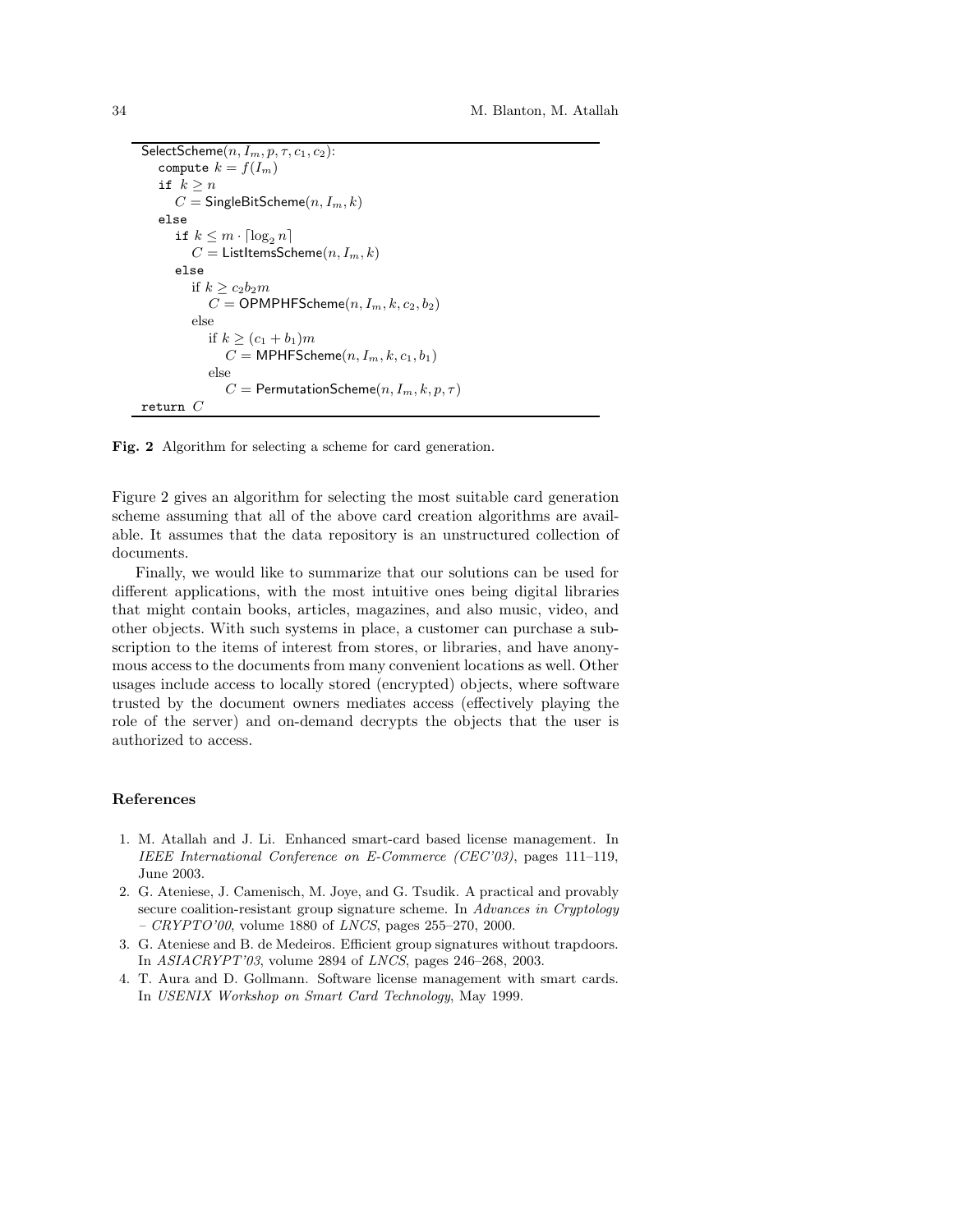- 5. E. Bertino, B. Carminati, E. Ferrari, B. Thuraisingham, and A. Gupta. Selective and authentic third-party distribution of XML documents. Working Paper, Sloan School of Management, MIT, 2002. http://papers.ssrn.com/sol3/papers.cfm?abstract id=299935.
- 6. E. Bertino, S. Castano, and E. Ferrari. On specifying security policies for web documents with an XML-based language. In ACM Symposium on Access Control Models and Technologies (SACMAT'01), May 2001.
- 7. E. Bertino, S. Castano, and E. Ferrari. Securing XML documents with author- $X.$  IEEE Internet Computing, 5(3):21-31, 2001.
- 8. E. Bertino and E. Ferrari. Secure and selective dissemination of XML documents. ACM Transactions on Information and System Security, 5(3):290–331, August 2002.
- 9. B. Bloom. Space/time trade-offs in hash coding with allowable errors. Communications of the ACM, 13(7):422–426, 1970.
- 10. D. Boneh, X. Boyen, and H. Shacham. Short group signatures. In Advances in Cryptology –  $CRYPTO'04$ , volume 3152 of LNCS, pages 41–55, 2004.
- 11. D. Boneh and M. Franklin. Anonymous authentication with subset queries. In ACM Conference on Computer and Communication Security (CCS'99), pages 113–119, November 1999.
- 12. A. Broder and M. Mitzenmacher. Network applications of bloom filters: A survey. Allerton Conference, 2002.
- 13. M. Bykova and M. Atallah. Succinct specifications of portable document access policies. In ACM Symposium on Access Control Models and Technologies  $(SACMAT'04)$ , June 2004.
- 14. J. Camenisch and J. Groth. Group signatures: Better efficiency and new theoretical aspects. In Conference on Security in Communication Networks  $(SCN'04)$ , volume 3352 of *LNCS*, pages 120–133, 2005.
- 15. J. Camenisch and M. Michels. A group signature scheme with improved efficiency. In Advances in Cryptology – ASIACRYPT'98, volume 1514 of LNCS, pages 160–174, 1998.
- 16. D. Chaum. Untraceable electronic mail, return addresses, and digital pseudonyms. Communications of the ACM, 24(2):84–88, February 1981.
- 17. Z. Czech, G. Havas, and B. Majewski. An optimal algorithm for generating minimal perfect hash functions. Information Processing Letters, 43(5):257– 264, October 1992.
- 18. D. Damiani, S. De Capitani Di Vimercati, S. Paraboschi, and P. Samarati. A fine-grained access control system for XML documents. ACM Transactions on Information and System Security, 5(2):169–202, May 2002.
- 19. P. Devanbu, M. Gertz, A. Kwong, C. Martel, and G. Nuckolls. Flexible authentication of XML documents. In ACM Conference on Computer and Communications Security (CCS'01), November 2001.
- 20. L. Fan, P. Cao, J. Almeida, and A. Broder. Summary cache: A scalable widearea web cache sharing protocol. IEEE/ACM Transactions on Networking, 8(3):281–293, 2000.
- 21. E. Fox, Q. Chen, A. Daoud, and L. Heath. Order-preserving minimal perfect hash functions and information retrieval. ACM Transactions on Information Systems, 9(3):281–308, July 1991.
- 22. E. Fox, Q. Chen, and L. Heath. A faster algorithm for constructing minimal perfect hash functions. In Annual International ACM SIGIR, pages 266–273, 1992.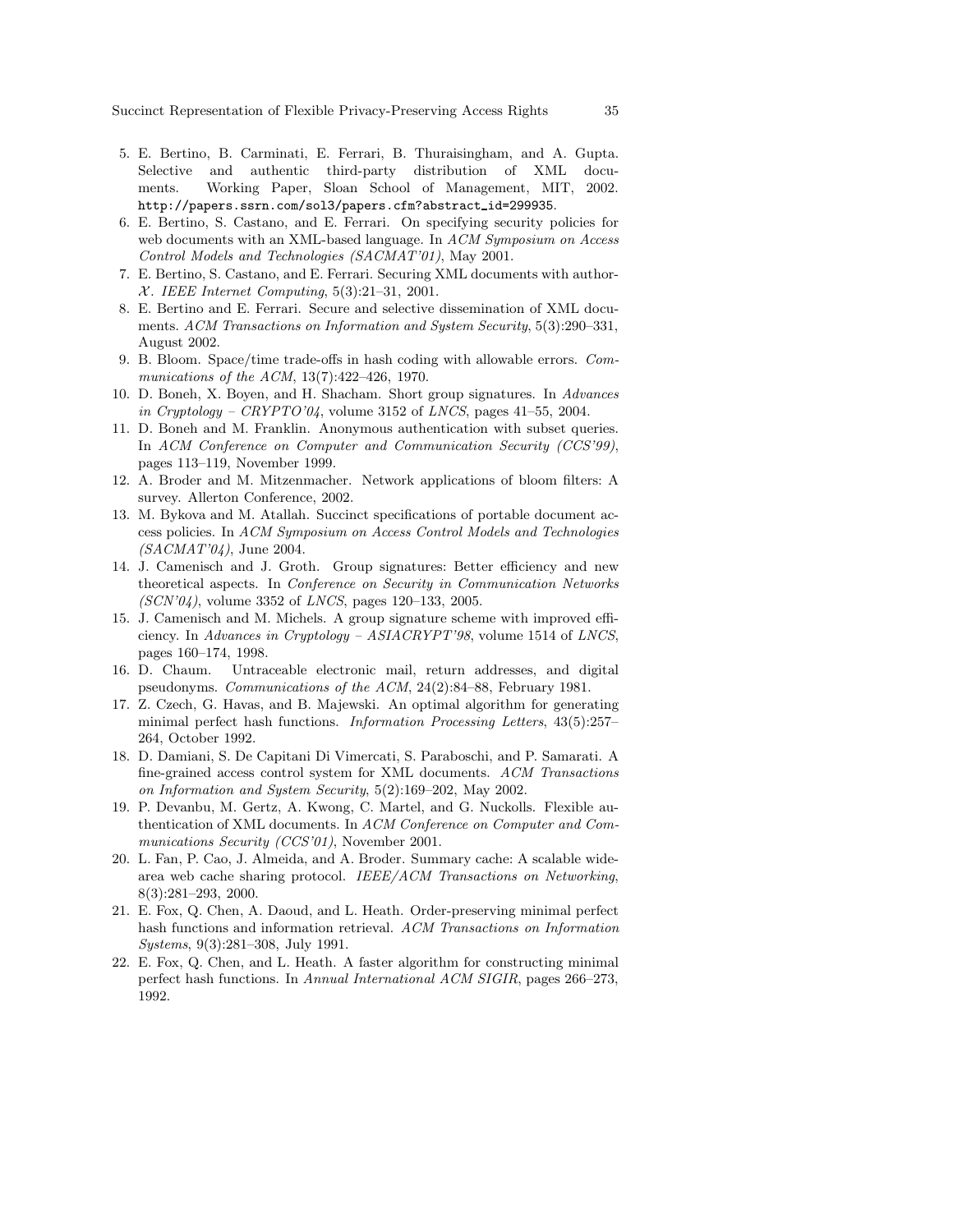- 23. E. Fox, L. Heath, Q. Chen, and A. Daoud. Practical minimal perfect hash functions for large databases. Communications of the ACM, 35(1):105–121, January 1992.
- 24. J. Kilian and E. Petrank. Identity escrow. In Advances in Cryptology  $CRYPTO'98$ , volume 1462 of  $LNCS$ , pages 169-185, August 1998.
- 25. J. Kim, S. Choi, K. Kim, and C. Boyd. Anonymous authentication protocol for dynamic groups with power-limited devices. In Symposium on Cryptography and Information Security (SCIS'03), volume 1/2, pages 405–410, January 2003.
- 26. C. Lee, X. Deng, and H. Zhu. Design and security analysis of anonymous group identification protocols. In Public Key Cryptography (PKC'02), volume 2274 of LNCS, pages 188–198, February 2002.
- 27. M. Mitzenmacher. Compressed bloom filters. In ACM Symposium on Principles of Distributed Computing, August 2001.
- 28. P. Persiano and I. Visconti. A secure and private system for subscription-based remote services. ACM Transactions on Information and System Security, 6(4):472–500, November 2003.
- 29. A. Santis, G. Cresenzo, and G. Persiano. Communication-efficient anonymous group identification. In ACM Conference on Computer and Communication Security (CCS'98), pages 73–82, November 1998.
- 30. S. Schechter, T. Parnell, and A. Hartemink. Anonymous authentication of membership in dynamic groups. In Financial Cryptography, volume 1648 of LNCS, pages 184–195, 1999.
- 31. S. Stubblebine, P. Syverson, and D. Goldschlag. Unlinkable serial transactions. ACM Transactions on Information and System Security, 2(4):354–389, November 1999.

# Appendix A

#### Proof of Lemma 1:

Assume, by contradiction, that we use both positive and negative ranges to express a solution. We can show that a solution that uses  $k$  positive and negative ranges can be expressed using no more than k ranges of the positive type only.

Suppose we have a positive range  $r_1$ , which covers documents starting from  $r_{1s}$  up to  $r_{1f}$ , and a negative range  $r_2$  from document  $r_{2s}$  to document  $r_{2f}$ , respectively. Then with respect of their relative position, there are four different cases when  $r_1$  and  $r_2$  overlap and we consider them one at a time<sup>6</sup>:

- 1.  $r_{1s} < r_{2s}$  and  $r_{1f} > r_{2f}$ . In this case the intervals  $r_1$  and  $r_2$  can be successfully replaced with two positive intervals  $r'_1$  and  $r'_2$  that range over documents  $(r_{1s}, r_{2s} - 1)$  and  $(r_{2f} + 1, r_{1f})$ , respectively.
- 2.  $r_{1s} < r_{2s}$  and  $r_{1f} < r_{2f}$ . This case can be handled by a single positive interval with bounds  $(r_{1s}, r_{2s} - 1)$ .

<sup>&</sup>lt;sup>6</sup> For the sake of simplicity, we assume that all of  $r_{1s}$ ,  $r_{1f}$ ,  $r_{2s}$  and  $r_{2f}$  are distinct. In cases when this condition cannot be assumed to hold, only structurally insignificant changes to the proof are needed.